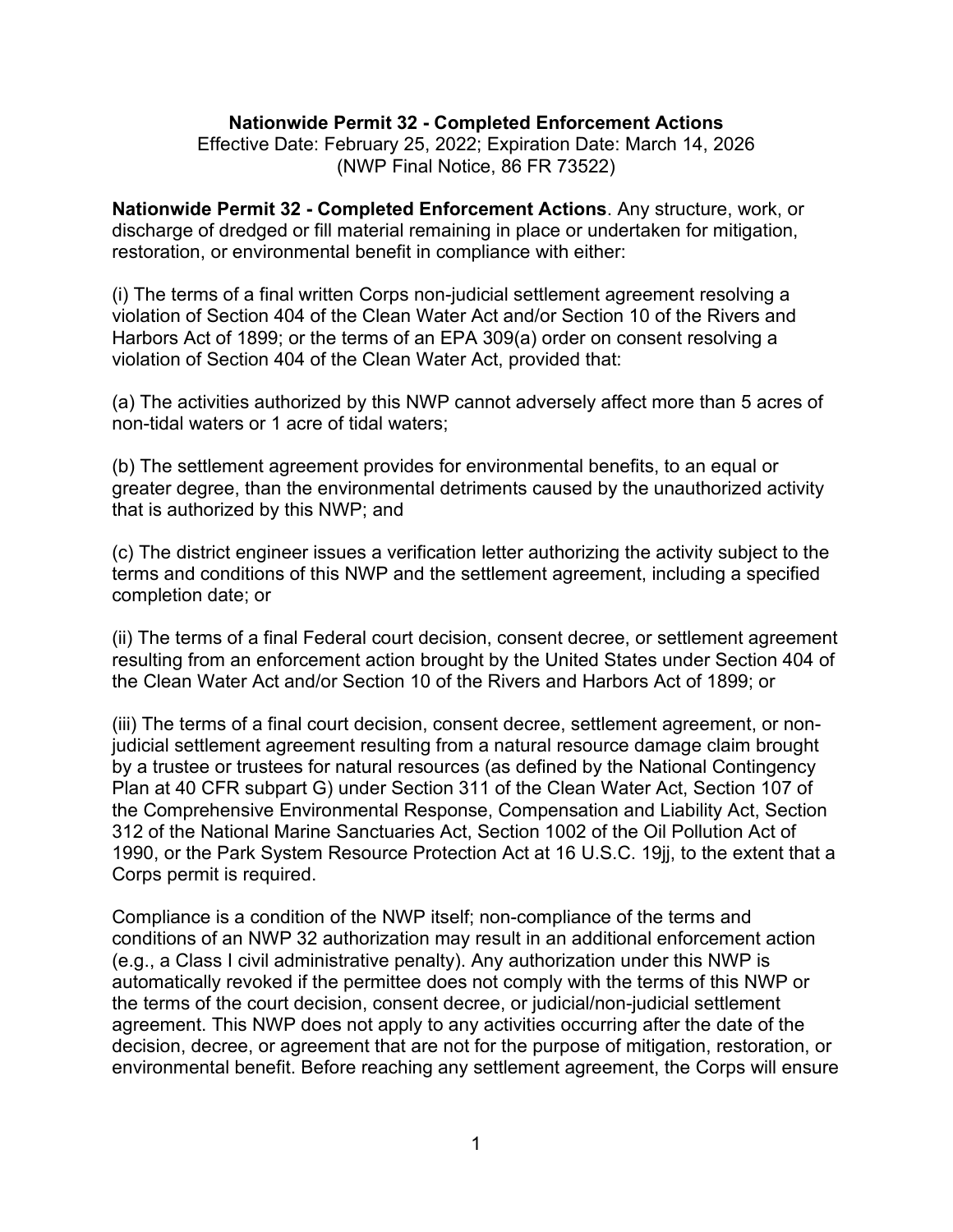compliance with the provisions of 33 CFR part 326 and 33 CFR 330.6(d)(2) and (e). (Authorities: Sections 10 and 404)

## **2021 Nationwide Permit General Conditions**

Note: To qualify for NWP authorization, the prospective permittee must comply with the following general conditions, as applicable, in addition to any regional or case-specific conditions imposed by the division engineer or district engineer. Prospective permittees should contact the appropriate Corps district office to determine if regional conditions have been imposed on an NWP. Prospective permittees should also contact the appropriate Corps district office to determine the status of Clean Water Act Section 401 water quality certification and/or Coastal Zone Management Act consistency for an NWP. Every person who may wish to obtain permit authorization under one or more NWPs, or who is currently relying on an existing or prior permit authorization under one or more NWPs, has been and is on notice that all of the provisions of 33 CFR 330.1 through 330.6 apply to every NWP authorization. Note especially 33 CFR 330.5 relating to the modification, suspension, or revocation of any NWP authorization.

1. **Navigation.** (a) No activity may cause more than a minimal adverse effect on navigation.

(b) Any safety lights and signals prescribed by the U.S. Coast Guard, through regulations or otherwise, must be installed and maintained at the permittee's expense on authorized facilities in navigable waters of the United States.

(c) The permittee understands and agrees that, if future operations by the United States require the removal, relocation, or other alteration, of the structure or work herein authorized, or if, in the opinion of the Secretary of the Army or his or her authorized representative, said structure or work shall cause unreasonable obstruction to the free navigation of the navigable waters, the permittee will be required, upon due notice from the Corps of Engineers, to remove, relocate, or alter the structural work or obstructions caused thereby, without expense to the United States. No claim shall be made against the United States on account of any such removal or alteration.

2. **Aquatic Life Movements.** No activity may substantially disrupt the necessary life cycle movements of those species of aquatic life indigenous to the waterbody, including those species that normally migrate through the area, unless the activity's primary purpose is to impound water. All permanent and temporary crossings of waterbodies shall be suitably culverted, bridged, or otherwise designed and constructed to maintain low flows to sustain the movement of those aquatic species. If a bottomless culvert cannot be used, then the crossing should be designed and constructed to minimize adverse effects to aquatic life movements.

3. **Spawning Areas.** Activities in spawning areas during spawning seasons must be avoided to the maximum extent practicable. Activities that result in the physical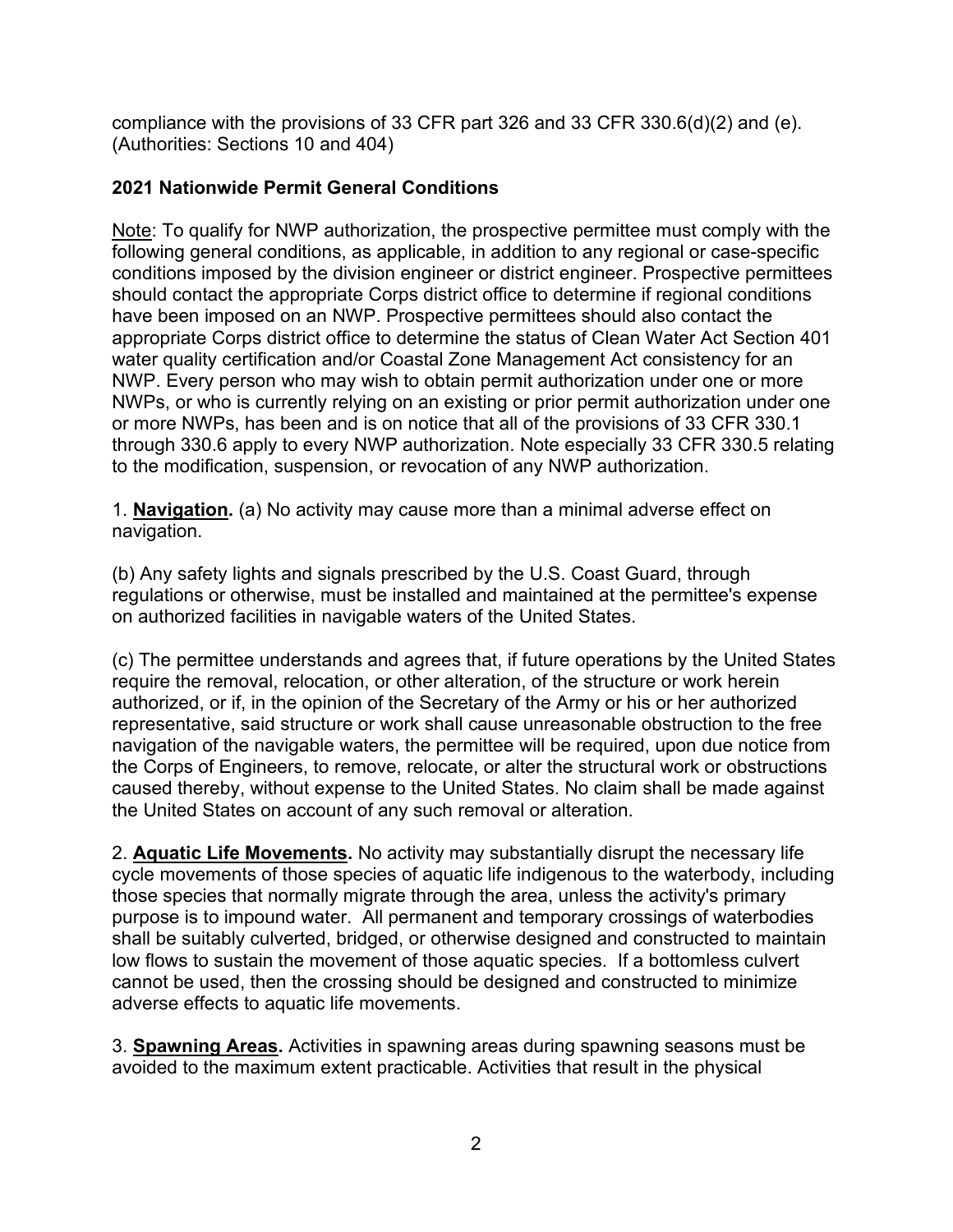destruction (e.g., through excavation, fill, or downstream smothering by substantial turbidity) of an important spawning area are not authorized.

4. **Migratory Bird Breeding Areas.** Activities in waters of the United States that serve as breeding areas for migratory birds must be avoided to the maximum extent practicable.

5. **Shellfish Beds.** No activity may occur in areas of concentrated shellfish populations, unless the activity is directly related to a shellfish harvesting activity authorized by NWPs 4 and 48, or is a shellfish seeding or habitat restoration activity authorized by NWP 27.

6. **Suitable Material.** No activity may use unsuitable material (e.g., trash, debris, car bodies, asphalt, etc.). Material used for construction or discharged must be free from toxic pollutants in toxic amounts (see section 307 of the Clean Water Act).

7. **Water Supply Intakes.** No activity may occur in the proximity of a public water supply intake, except where the activity is for the repair or improvement of public water supply intake structures or adjacent bank stabilization.

8. **Adverse Effects From Impoundments.** If the activity creates an impoundment of water, adverse effects to the aquatic system due to accelerating the passage of water, and/or restricting its flow must be minimized to the maximum extent practicable.

9. **Management of Water Flows.** To the maximum extent practicable, the preconstruction course, condition, capacity, and location of open waters must be maintained for each activity, including stream channelization, storm water management activities, and temporary and permanent road crossings, except as provided below. The activity must be constructed to withstand expected high flows. The activity must not restrict or impede the passage of normal or high flows, unless the primary purpose of the activity is to impound water or manage high flows. The activity may alter the preconstruction course, condition, capacity, and location of open waters if it benefits the aquatic environment (e.g., stream restoration or relocation activities).

10. **Fills Within 100-Year Floodplains.** The activity must comply with applicable FEMA-approved state or local floodplain management requirements.

11. **Equipment.** Heavy equipment working in wetlands or mudflats must be placed on mats, or other measures must be taken to minimize soil disturbance.

12. **Soil Erosion and Sediment Controls.** Appropriate soil erosion and sediment controls must be used and maintained in effective operating condition during construction, and all exposed soil and other fills, as well as any work below the ordinary high water mark or high tide line, must be permanently stabilized at the earliest practicable date. Permittees are encouraged to perform work within waters of the United States during periods of low-flow or no-flow, or during low tides.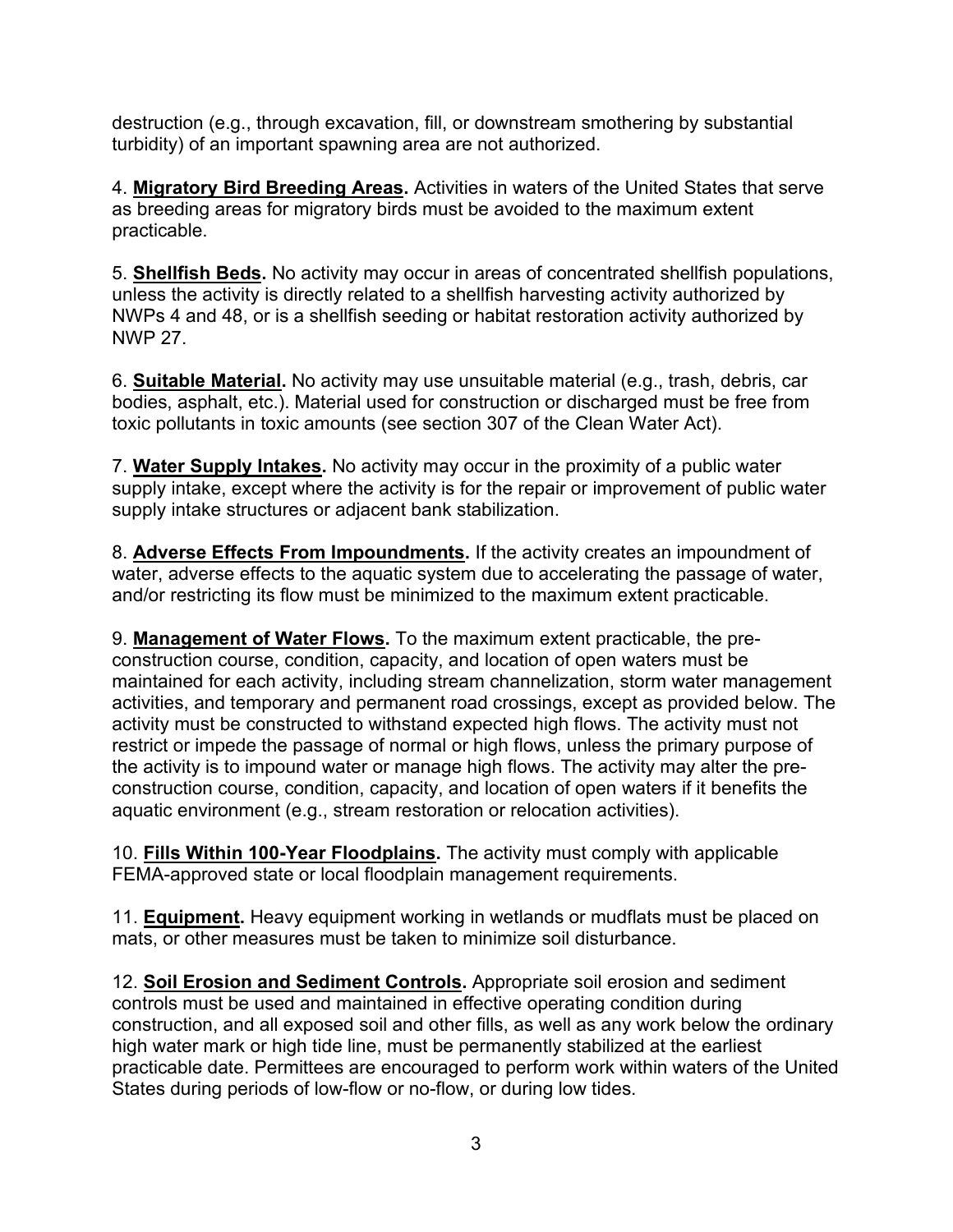13. **Removal of Temporary Structures and Fills.** Temporary structures must be removed, to the maximum extent practicable, after their use has been discontinued. Temporary fills must be removed in their entirety and the affected areas returned to preconstruction elevations. The affected areas must be revegetated, as appropriate.

14. **Proper Maintenance.** Any authorized structure or fill shall be properly maintained, including maintenance to ensure public safety and compliance with applicable NWP general conditions, as well as any activity-specific conditions added by the district engineer to an NWP authorization.

15. **Single and Complete Project.** The activity must be a single and complete project. The same NWP cannot be used more than once for the same single and complete project.

16. **Wild and Scenic Rivers.** (a) No NWP activity may occur in a component of the National Wild and Scenic River System, or in a river officially designated by Congress as a "study river" for possible inclusion in the system while the river is in an official study status, unless the appropriate Federal agency with direct management responsibility for such river, has determined in writing that the proposed activity will not adversely affect the Wild and Scenic River designation or study status.

(b) If a proposed NWP activity will occur in a component of the National Wild and Scenic River System, or in a river officially designated by Congress as a "study river" for possible inclusion in the system while the river is in an official study status, the permittee must submit a pre-construction notification (see general condition 32). The district engineer will coordinate the PCN with the Federal agency with direct management responsibility for that river. Permittees shall not begin the NWP activity until notified by the district engineer that the Federal agency with direct management responsibility for that river has determined in writing that the proposed NWP activity will not adversely affect the Wild and Scenic River designation or study status.

(c) Information on Wild and Scenic Rivers may be obtained from the appropriate Federal land management agency responsible for the designated Wild and Scenic River or study river (e.g., National Park Service, U.S. Forest Service, Bureau of Land Management, U.S. Fish and Wildlife Service). Information on these rivers is also available at: http://www.rivers.gov/.

17. **Tribal Rights.** No activity or its operation may impair reserved tribal rights, including, but not limited to, reserved water rights and treaty fishing and hunting rights.

18. **Endangered Species.** (a) No activity is authorized under any NWP which is likely to directly or indirectly jeopardize the continued existence of a threatened or endangered species or a species proposed for such designation, as identified under the Federal Endangered Species Act (ESA), or which will directly or indirectly destroy or adversely modify designated critical habitat or critical habitat proposed for such designation. No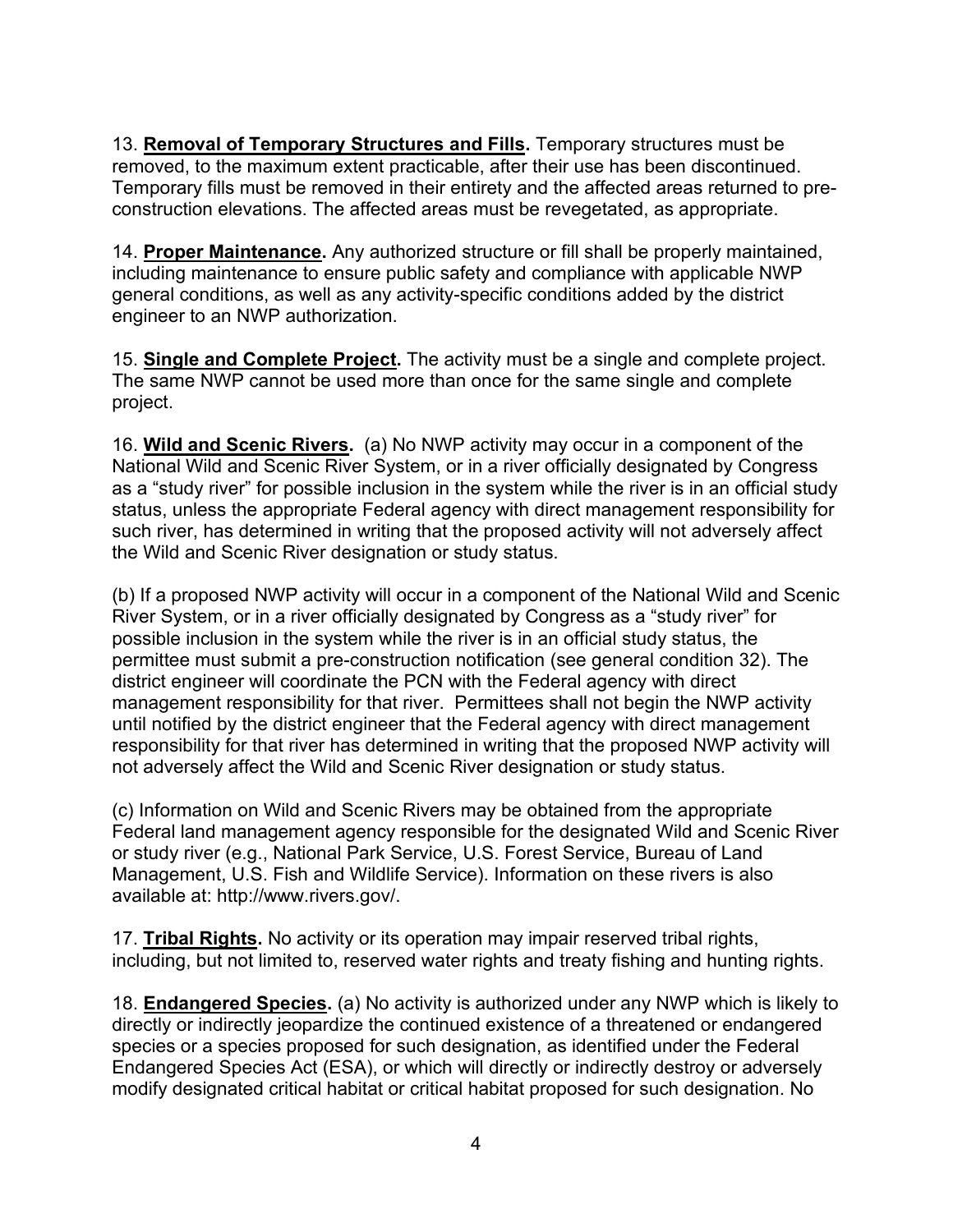activity is authorized under any NWP which "may affect" a listed species or critical habitat, unless ESA section 7 consultation addressing the consequences of the proposed activity on listed species or critical habitat has been completed. See 50 CFR 402.02 for the definition of "effects of the action" for the purposes of ESA section 7 consultation, as well as 50 CFR 402.17, which provides further explanation under ESA section 7 regarding "activities that are reasonably certain to occur" and "consequences caused by the proposed action."

(b) Federal agencies should follow their own procedures for complying with the requirements of the ESA (see 33 CFR 330.4(f)(1)). If pre-construction notification is required for the proposed activity, the Federal permittee must provide the district engineer with the appropriate documentation to demonstrate compliance with those requirements. The district engineer will verify that the appropriate documentation has been submitted. If the appropriate documentation has not been submitted, additional ESA section 7 consultation may be necessary for the activity and the respective federal agency would be responsible for fulfilling its obligation under section 7 of the ESA.

(c) Non-federal permittees must submit a pre-construction notification to the district engineer if any listed species (or species proposed for listing) or designated critical habitat (or critical habitat proposed such designation) might be affected or is in the vicinity of the activity, or if the activity is located in designated critical habitat or critical habitat proposed for such designation, and shall not begin work on the activity until notified by the district engineer that the requirements of the ESA have been satisfied and that the activity is authorized. For activities that might affect Federally-listed endangered or threatened species (or species proposed for listing) or designated critical habitat (or critical habitat proposed for such designation), the pre-construction notification must include the name(s) of the endangered or threatened species (or species proposed for listing) that might be affected by the proposed activity or that utilize the designated critical habitat (or critical habitat proposed for such designation) that might be affected by the proposed activity. The district engineer will determine whether the proposed activity "may affect" or will have "no effect" to listed species and designated critical habitat and will notify the non-Federal applicant of the Corps' determination within 45 days of receipt of a complete pre-construction notification. For activities where the non-Federal applicant has identified listed species (or species proposed for listing) or designated critical habitat (or critical habitat proposed for such designation) that might be affected or is in the vicinity of the activity, and has so notified the Corps, the applicant shall not begin work until the Corps has provided notification that the proposed activity will have "no effect" on listed species (or species proposed for listing or designated critical habitat (or critical habitat proposed for such designation), or until ESA section 7 consultation or conference has been completed. If the non-Federal applicant has not heard back from the Corps within 45 days, the applicant must still wait for notification from the Corps.

(d) As a result of formal or informal consultation or conference with the FWS or NMFS the district engineer may add species-specific permit conditions to the NWPs.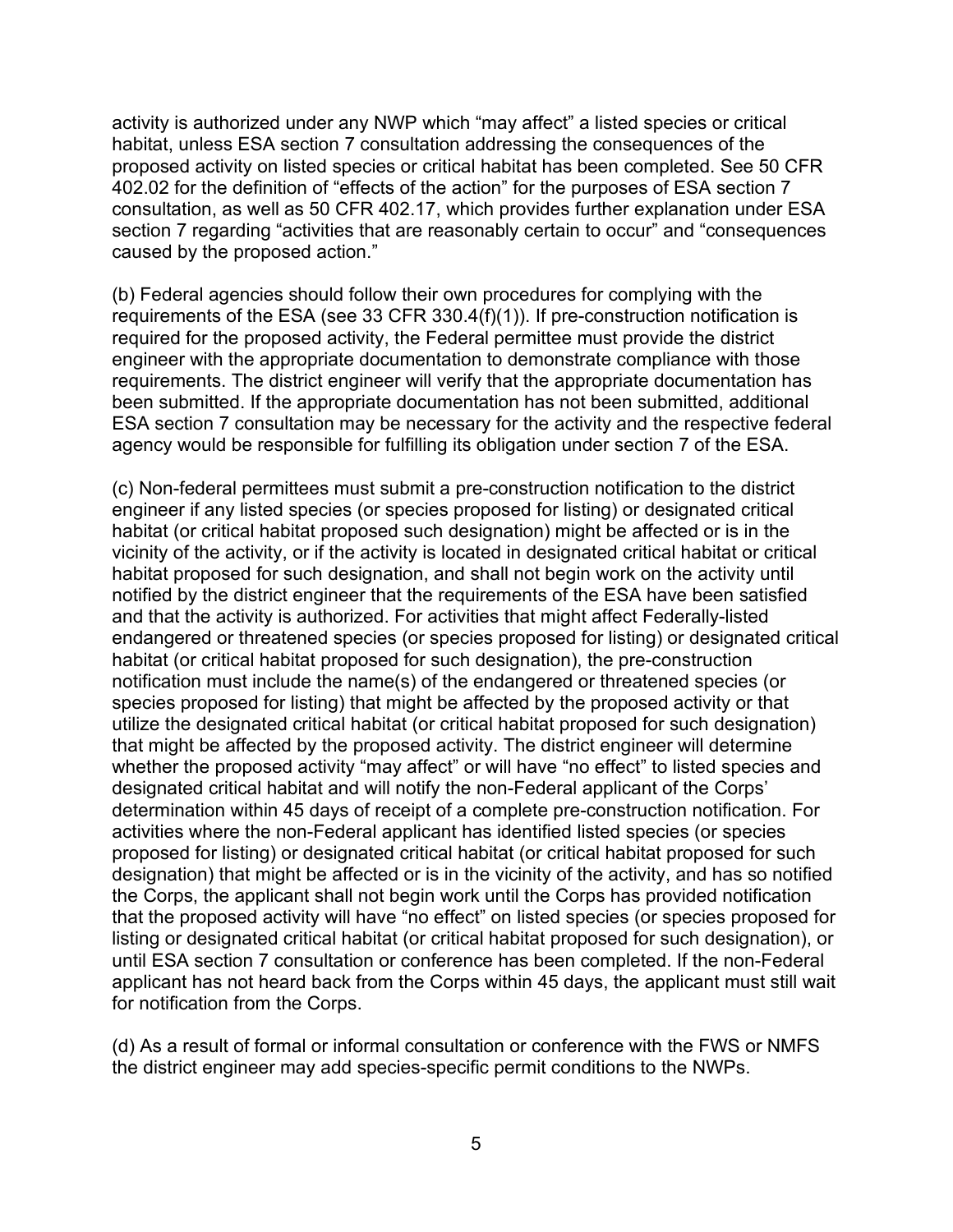(e) Authorization of an activity by an NWP does not authorize the "take" of a threatened or endangered species as defined under the ESA. In the absence of separate authorization (e.g., an ESA Section 10 Permit, a Biological Opinion with "incidental take" provisions, etc.) from the FWS or the NMFS, the Endangered Species Act prohibits any person subject to the jurisdiction of the United States to take a listed species, where "take" means to harass, harm, pursue, hunt, shoot, wound, kill, trap, capture, or collect, or to attempt to engage in any such conduct. The word "harm" in the definition of "take'' means an act which actually kills or injures wildlife. Such an act may include significant habitat modification or degradation where it actually kills or injures wildlife by significantly impairing essential behavioral patterns, including breeding, feeding or sheltering.

(f) If the non-federal permittee has a valid ESA section  $10(a)(1)(B)$  incidental take permit with an approved Habitat Conservation Plan for a project or a group of projects that includes the proposed NWP activity, the non-federal applicant should provide a copy of that ESA section 10(a)(1)(B) permit with the PCN required by paragraph (c) of this general condition. The district engineer will coordinate with the agency that issued the ESA section 10(a)(1)(B) permit to determine whether the proposed NWP activity and the associated incidental take were considered in the internal ESA section 7 consultation conducted for the ESA section 10(a)(1)(B) permit. If that coordination results in concurrence from the agency that the proposed NWP activity and the associated incidental take were considered in the internal ESA section 7 consultation for the ESA section 10(a)(1)(B) permit, the district engineer does not need to conduct a separate ESA section 7 consultation for the proposed NWP activity. The district engineer will notify the non-federal applicant within 45 days of receipt of a complete preconstruction notification whether the ESA section 10(a)(1)(B) permit covers the proposed NWP activity or whether additional ESA section 7 consultation is required.

(g) Information on the location of threatened and endangered species and their critical habitat can be obtained directly from the offices of the FWS and NMFS or their world wide web pages at http://www.fws.gov/ or http://www.fws.gov/ipac and http://www.nmfs.noaa.gov/pr/species/esa/ respectively.

19. **Migratory Birds and Bald and Golden Eagles.** The permittee is responsible for ensuring that an action authorized by an NWP complies with the Migratory Bird Treaty Act and the Bald and Golden Eagle Protection Act. The permittee is responsible for contacting the appropriate local office of the U.S. Fish and Wildlife Service to determine what measures, if any, are necessary or appropriate to reduce adverse effects to migratory birds or eagles, including whether "incidental take" permits are necessary and available under the Migratory Bird Treaty Act or Bald and Golden Eagle Protection Act for a particular activity.

20. **Historic Properties.** (a) No activity is authorized under any NWP which may have the potential to cause effects to properties listed, or eligible for listing, in the National Register of Historic Places until the requirements of Section 106 of the National Historic Preservation Act (NHPA) have been satisfied.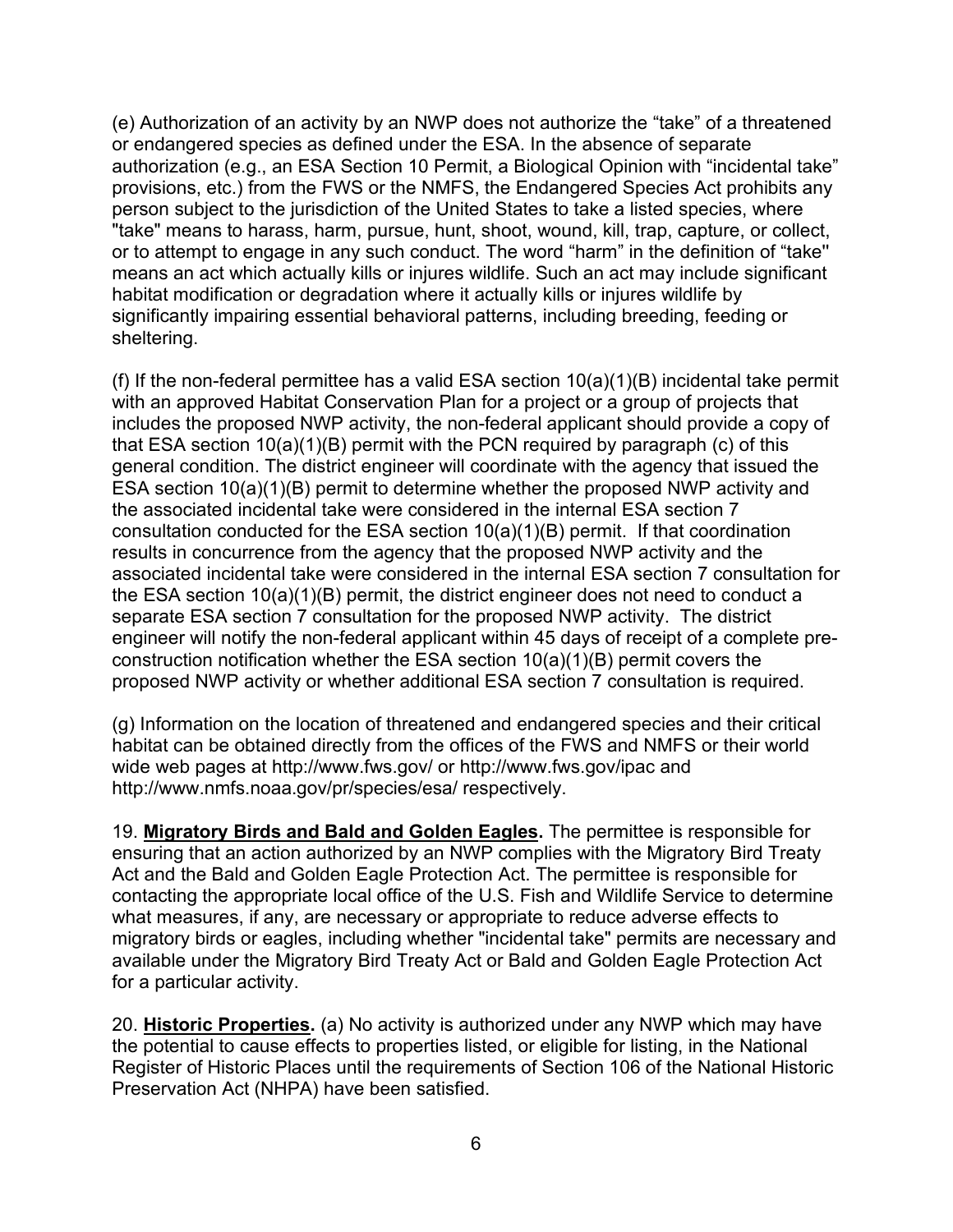(b) Federal permittees should follow their own procedures for complying with the requirements of section 106 of the National Historic Preservation Act (see 33 CFR 330.4(g)(1)). If pre-construction notification is required for the proposed NWP activity, the Federal permittee must provide the district engineer with the appropriate documentation to demonstrate compliance with those requirements. The district engineer will verify that the appropriate documentation has been submitted. If the appropriate documentation is not submitted, then additional consultation under section 106 may be necessary. The respective federal agency is responsible for fulfilling its obligation to comply with section 106.

(c) Non-federal permittees must submit a pre-construction notification to the district engineer if the NWP activity might have the potential to cause effects to any historic properties listed on, determined to be eligible for listing on, or potentially eligible for listing on the National Register of Historic Places, including previously unidentified properties. For such activities, the pre-construction notification must state which historic properties might have the potential to be affected by the proposed NWP activity or include a vicinity map indicating the location of the historic properties or the potential for the presence of historic properties. Assistance regarding information on the location of, or potential for, the presence of historic properties can be sought from the State Historic Preservation Officer, Tribal Historic Preservation Officer, or designated tribal representative, as appropriate, and the National Register of Historic Places (see 33 CFR 330.4(g)). When reviewing pre-construction notifications, district engineers will comply with the current procedures for addressing the requirements of section 106 of the National Historic Preservation Act. The district engineer shall make a reasonable and good faith effort to carry out appropriate identification efforts commensurate with potential impacts, which may include background research, consultation, oral history interviews, sample field investigation, and/or field survey. Based on the information submitted in the PCN and these identification efforts, the district engineer shall determine whether the proposed NWP activity has the potential to cause effects on the historic properties. Section 106 consultation is not required when the district engineer determines that the activity does not have the potential to cause effects on historic properties (see 36 CFR 800.3(a)). Section 106 consultation is required when the district engineer determines that the activity has the potential to cause effects on historic properties. The district engineer will conduct consultation with consulting parties identified under 36 CFR 800.2(c) when he or she makes any of the following effect determinations for the purposes of section 106 of the NHPA: no historic properties affected, no adverse effect, or adverse effect.

(d) Where the non-Federal applicant has identified historic properties on which the proposed NWP activity might have the potential to cause effects and has so notified the Corps, the non-Federal applicant shall not begin the activity until notified by the district engineer either that the activity has no potential to cause effects to historic properties or that NHPA section 106 consultation has been completed. For non-federal permittees, the district engineer will notify the prospective permittee within 45 days of receipt of a complete pre-construction notification whether NHPA section 106 consultation is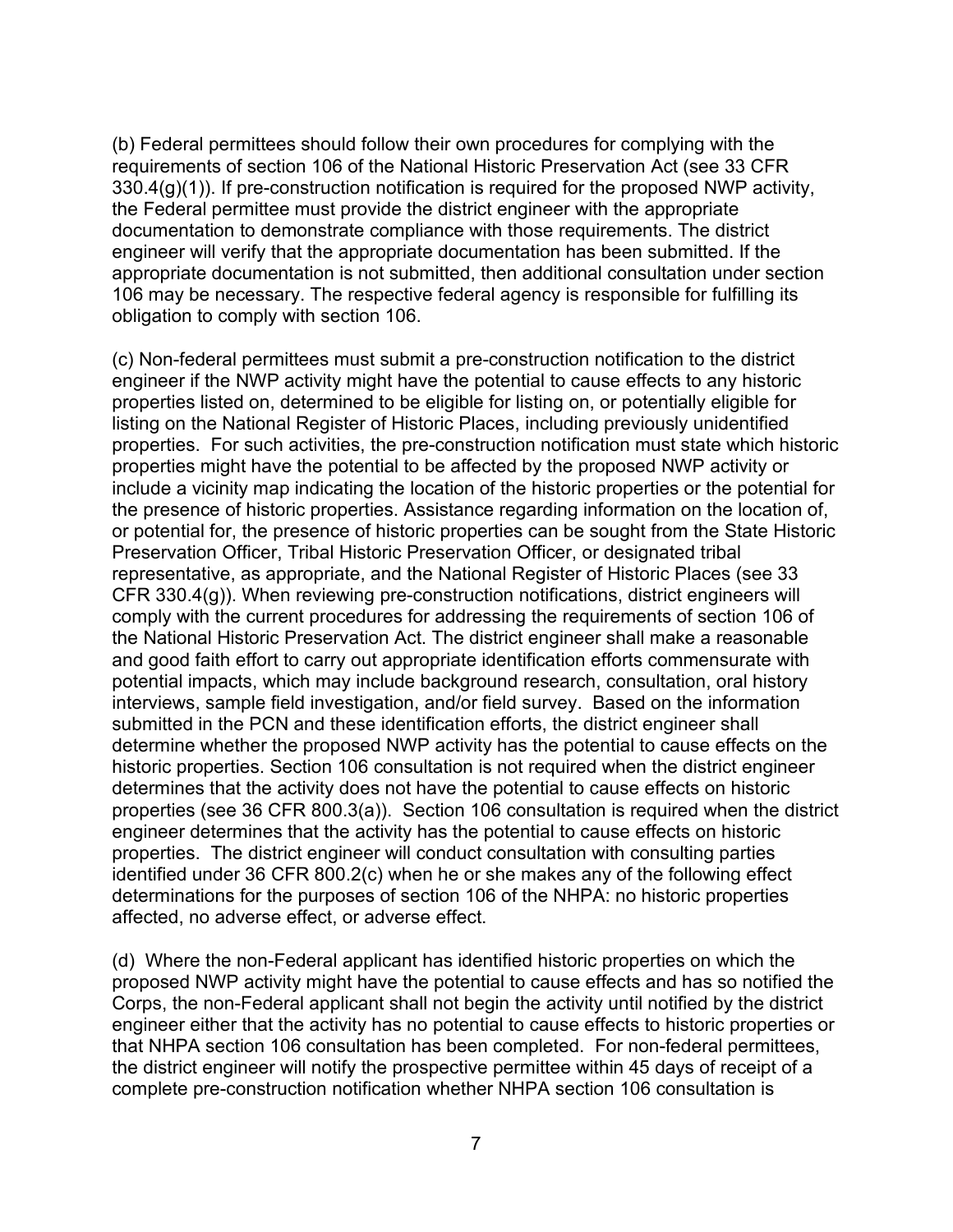required. If NHPA section 106 consultation is required, the district engineer will notify the non-Federal applicant that he or she cannot begin the activity until section 106 consultation is completed. If the non-Federal applicant has not heard back from the Corps within 45 days, the applicant must still wait for notification from the Corps.

(e) Prospective permittees should be aware that section 110k of the NHPA (54 U.S.C. 306113) prevents the Corps from granting a permit or other assistance to an applicant who, with intent to avoid the requirements of section 106 of the NHPA, has intentionally significantly adversely affected a historic property to which the permit would relate, or having legal power to prevent it, allowed such significant adverse effect to occur, unless the Corps, after consultation with the Advisory Council on Historic Preservation (ACHP), determines that circumstances justify granting such assistance despite the adverse effect created or permitted by the applicant. If circumstances justify granting the assistance, the Corps is required to notify the ACHP and provide documentation specifying the circumstances, the degree of damage to the integrity of any historic properties affected, and proposed mitigation. This documentation must include any views obtained from the applicant, SHPO/THPO, appropriate Indian tribes if the undertaking occurs on or affects historic properties on tribal lands or affects properties of interest to those tribes, and other parties known to have a legitimate interest in the impacts to the permitted activity on historic properties.

21. **Discovery of Previously Unknown Remains and Artifacts.** Permittees that discover any previously unknown historic, cultural or archeological remains and artifacts while accomplishing the activity authorized by an NWP, they must immediately notify the district engineer of what they have found, and to the maximum extent practicable, avoid construction activities that may affect the remains and artifacts until the required coordination has been completed. The district engineer will initiate the Federal, Tribal, and state coordination required to determine if the items or remains warrant a recovery effort or if the site is eligible for listing in the National Register of Historic Places.

22. **Designated Critical Resource Waters.** Critical resource waters include, NOAAmanaged marine sanctuaries and marine monuments, and National Estuarine Research Reserves. The district engineer may designate, after notice and opportunity for public comment, additional waters officially designated by a state as having particular environmental or ecological significance, such as outstanding national resource waters or state natural heritage sites. The district engineer may also designate additional critical resource waters after notice and opportunity for public comment.

(a) Discharges of dredged or fill material into waters of the United States are not authorized by NWPs 7, 12, 14, 16, 17, 21, 29, 31, 35, 39, 40, 42, 43, 44, 49, 50, 51, 52, 57 and 58 for any activity within, or directly affecting, critical resource waters, including wetlands adjacent to such waters.

(b) For NWPs 3, 8, 10, 13, 15, 18, 19, 22, 23, 25, 27, 28, 30, 33, 34, 36, 37, 38, and 54, notification is required in accordance with general condition 32, for any activity proposed by permittees in the designated critical resource waters including wetlands adjacent to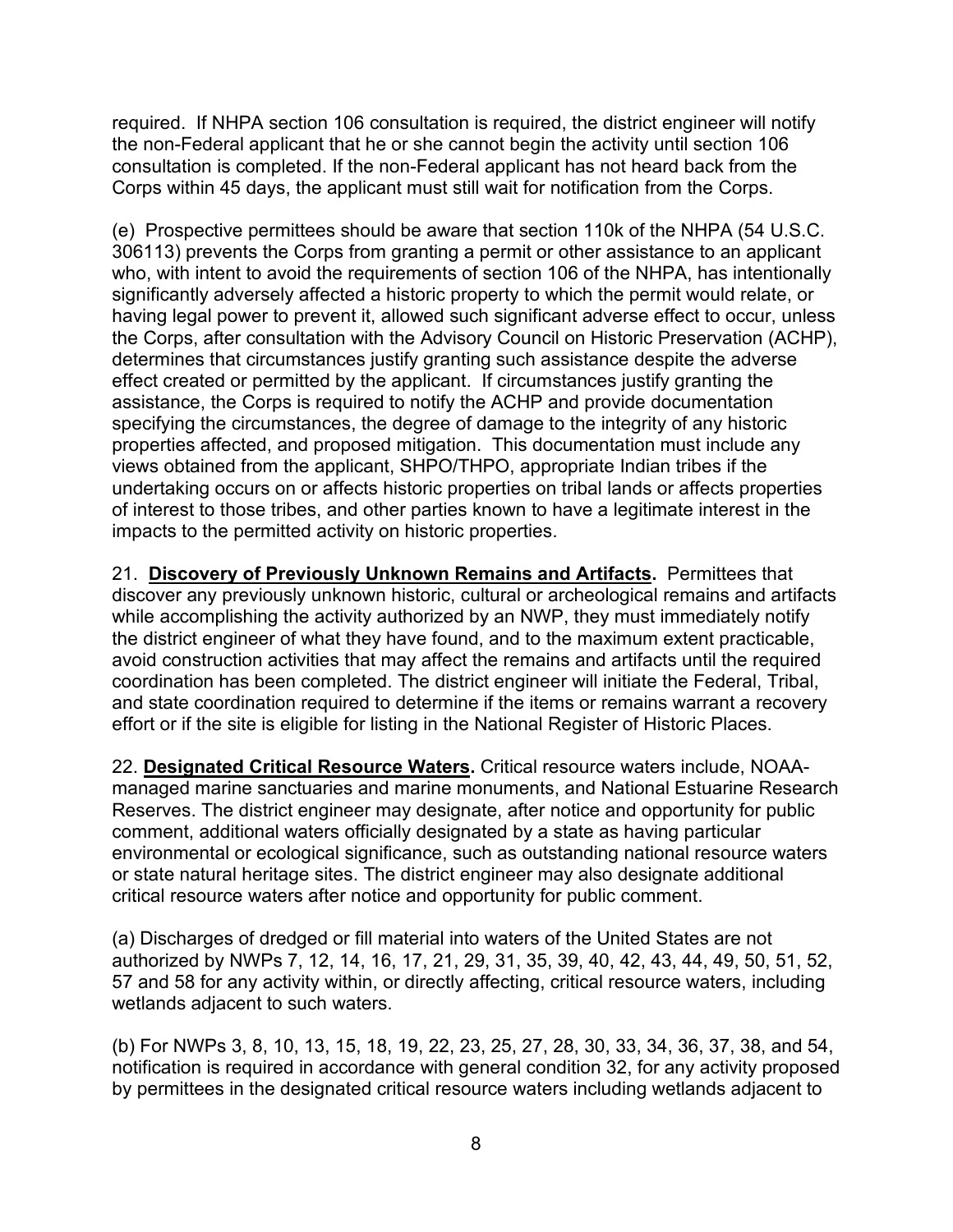those waters. The district engineer may authorize activities under these NWPs only after she or he determines that the impacts to the critical resource waters will be no more than minimal.

23. **Mitigation.** The district engineer will consider the following factors when determining appropriate and practicable mitigation necessary to ensure that the individual and cumulative adverse environmental effects are no more than minimal:

(a) The activity must be designed and constructed to avoid and minimize adverse effects, both temporary and permanent, to waters of the United States to the maximum extent practicable at the project site (i.e., on site).

(b) Mitigation in all its forms (avoiding, minimizing, rectifying, reducing, or compensating for resource losses) will be required to the extent necessary to ensure that the individual and cumulative adverse environmental effects are no more than minimal.

(c) Compensatory mitigation at a minimum one-for-one ratio will be required for all wetland losses that exceed 1/10-acre and require pre-construction notification, unless the district engineer determines in writing that either some other form of mitigation would be more environmentally appropriate or the adverse environmental effects of the proposed activity are no more than minimal, and provides an activity-specific waiver of this requirement. For wetland losses of 1/10-acre or less that require pre-construction notification, the district engineer may determine on a case-by-case basis that compensatory mitigation is required to ensure that the activity results in only minimal adverse environmental effects.

(d) Compensatory mitigation at a minimum one-for-one ratio will be required for all losses of stream bed that exceed 3/100-acre and require pre-construction notification, unless the district engineer determines in writing that either some other form of mitigation would be more environmentally appropriate or the adverse environmental effects of the proposed activity are no more than minimal, and provides an activityspecific waiver of this requirement. This compensatory mitigation requirement may be satisfied through the restoration or enhancement of riparian areas next to streams in accordance with paragraph (e) of this general condition. For losses of stream bed of 3/100-acre or less that require pre-construction notification, the district engineer may determine on a case-by-case basis that compensatory mitigation is required to ensure that the activity results in only minimal adverse environmental effects. Compensatory mitigation for losses of streams should be provided, if practicable, through stream rehabilitation, enhancement, or preservation, since streams are difficult-to-replace resources (see 33 CFR 332.3(e)(3)).

(e) Compensatory mitigation plans for NWP activities in or near streams or other open waters will normally include a requirement for the restoration or enhancement, maintenance, and legal protection (e.g., conservation easements) of riparian areas next to open waters. In some cases, the restoration or maintenance/protection of riparian areas may be the only compensatory mitigation required. If restoring riparian areas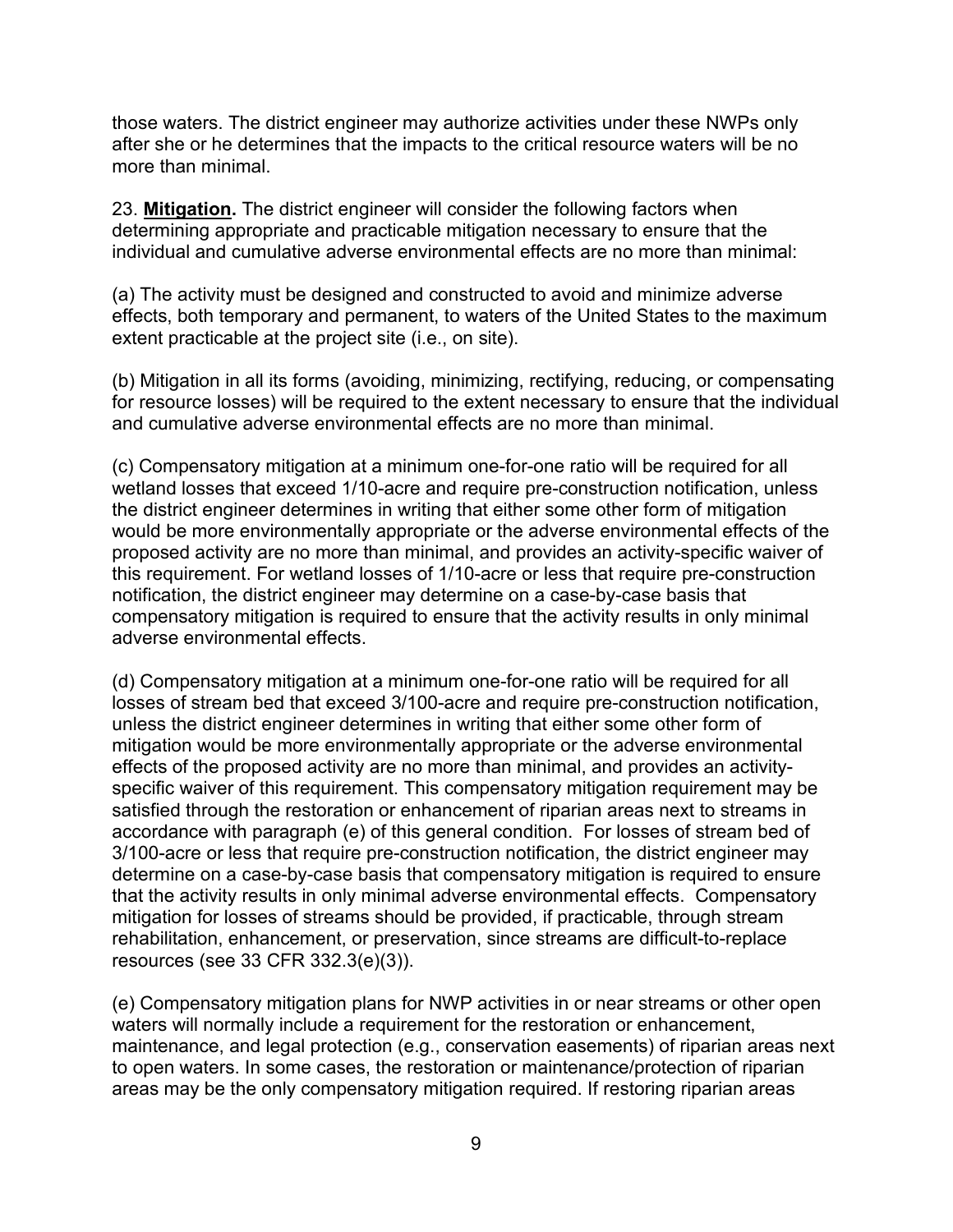involves planting vegetation, only native species should be planted. The width of the required riparian area will address documented water quality or aquatic habitat loss concerns. Normally, the riparian area will be 25 to 50 feet wide on each side of the stream, but the district engineer may require slightly wider riparian areas to address documented water quality or habitat loss concerns. If it is not possible to restore or maintain/protect a riparian area on both sides of a stream, or if the waterbody is a lake or coastal waters, then restoring or maintaining/protecting a riparian area along a single bank or shoreline may be sufficient. Where both wetlands and open waters exist on the project site, the district engineer will determine the appropriate compensatory mitigation (e.g., riparian areas and/or wetlands compensation) based on what is best for the aquatic environment on a watershed basis. In cases where riparian areas are determined to be the most appropriate form of minimization or compensatory mitigation, the district engineer may waive or reduce the requirement to provide wetland compensatory mitigation for wetland losses.

(f) Compensatory mitigation projects provided to offset losses of aquatic resources must comply with the applicable provisions of 33 CFR part 332.

(1) The prospective permittee is responsible for proposing an appropriate compensatory mitigation option if compensatory mitigation is necessary to ensure that the activity results in no more than minimal adverse environmental effects. For the NWPs, the preferred mechanism for providing compensatory mitigation is mitigation bank credits or in-lieu fee program credits (see 33 CFR 332.3(b)(2) and (3)). However, if an appropriate number and type of mitigation bank or in-lieu credits are not available at the time the PCN is submitted to the district engineer, the district engineer may approve the use of permittee-responsible mitigation.

(2) The amount of compensatory mitigation required by the district engineer must be sufficient to ensure that the authorized activity results in no more than minimal individual and cumulative adverse environmental effects (see 33 CFR 330.1(e)(3)). (See also 33 CFR 332.3(f).)

(3) Since the likelihood of success is greater and the impacts to potentially valuable uplands are reduced, aquatic resource restoration should be the first compensatory mitigation option considered for permittee-responsible mitigation.

(4) If permittee-responsible mitigation is the proposed option, the prospective permittee is responsible for submitting a mitigation plan. A conceptual or detailed mitigation plan may be used by the district engineer to make the decision on the NWP verification request, but a final mitigation plan that addresses the applicable requirements of 33 CFR 332.4(c)(2) through (14) must be approved by the district engineer before the permittee begins work in waters of the United States, unless the district engineer determines that prior approval of the final mitigation plan is not practicable or not necessary to ensure timely completion of the required compensatory mitigation (see 33 CFR 332.3(k)(3)). If permittee-responsible mitigation is the proposed option, and the proposed compensatory mitigation site is located on land in which another federal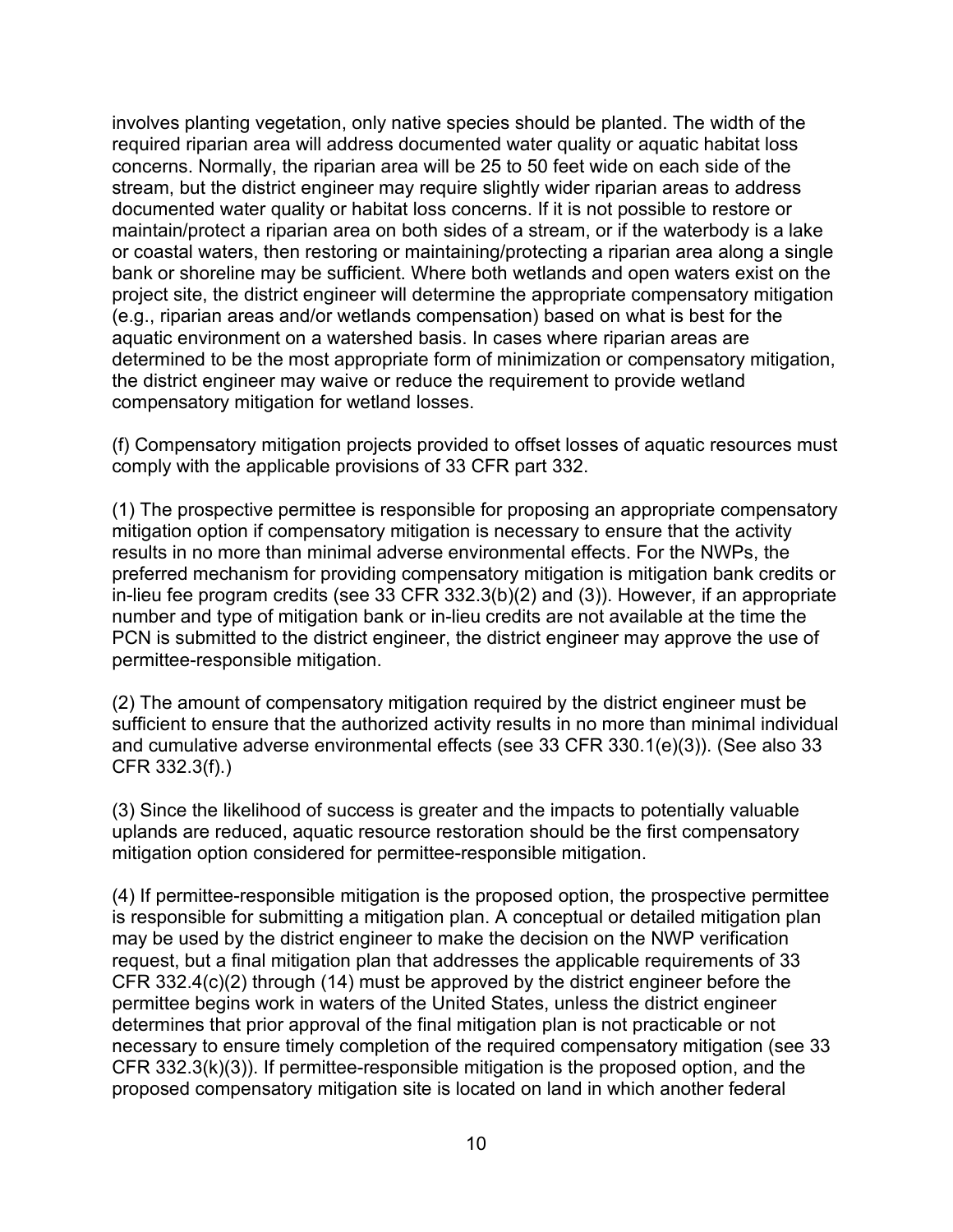agency holds an easement, the district engineer will coordinate with that federal agency to determine if proposed compensatory mitigation project is compatible with the terms of the easement.

(5) If mitigation bank or in-lieu fee program credits are the proposed option, the mitigation plan needs to address only the baseline conditions at the impact site and the number of credits to be provided (see 33 CFR 332.4(c)(1)(ii)).

(6) Compensatory mitigation requirements (e.g., resource type and amount to be provided as compensatory mitigation, site protection, ecological performance standards, monitoring requirements) may be addressed through conditions added to the NWP authorization, instead of components of a compensatory mitigation plan (see 33 CFR 332.4(c)(1)(ii)).

(g) Compensatory mitigation will not be used to increase the acreage losses allowed by the acreage limits of the NWPs. For example, if an NWP has an acreage limit of 1/2 acre, it cannot be used to authorize any NWP activity resulting in the loss of greater than 1/2-acre of waters of the United States, even if compensatory mitigation is provided that replaces or restores some of the lost waters. However, compensatory mitigation can and should be used, as necessary, to ensure that an NWP activity already meeting the established acreage limits also satisfies the no more than minimal impact requirement for the NWPs.

(h) Permittees may propose the use of mitigation banks, in-lieu fee programs, or permittee-responsible mitigation. When developing a compensatory mitigation proposal, the permittee must consider appropriate and practicable options consistent with the framework at 33 CFR 332.3(b). For activities resulting in the loss of marine or estuarine resources, permittee-responsible mitigation may be environmentally preferable if there are no mitigation banks or in-lieu fee programs in the area that have marine or estuarine credits available for sale or transfer to the permittee. For permittee-responsible mitigation, the special conditions of the NWP verification must clearly indicate the party or parties responsible for the implementation and performance of the compensatory mitigation project, and, if required, its long-term management.

(i) Where certain functions and services of waters of the United States are permanently adversely affected by a regulated activity, such as discharges of dredged or fill material into waters of the United States that will convert a forested or scrub-shrub wetland to a herbaceous wetland in a permanently maintained utility line right-of-way, mitigation may be required to reduce the adverse environmental effects of the activity to the no more than minimal level.

24. **Safety of Impoundment Structures.** To ensure that all impoundment structures are safely designed, the district engineer may require non-Federal applicants to demonstrate that the structures comply with established state or federal, dam safety criteria or have been designed by qualified persons. The district engineer may also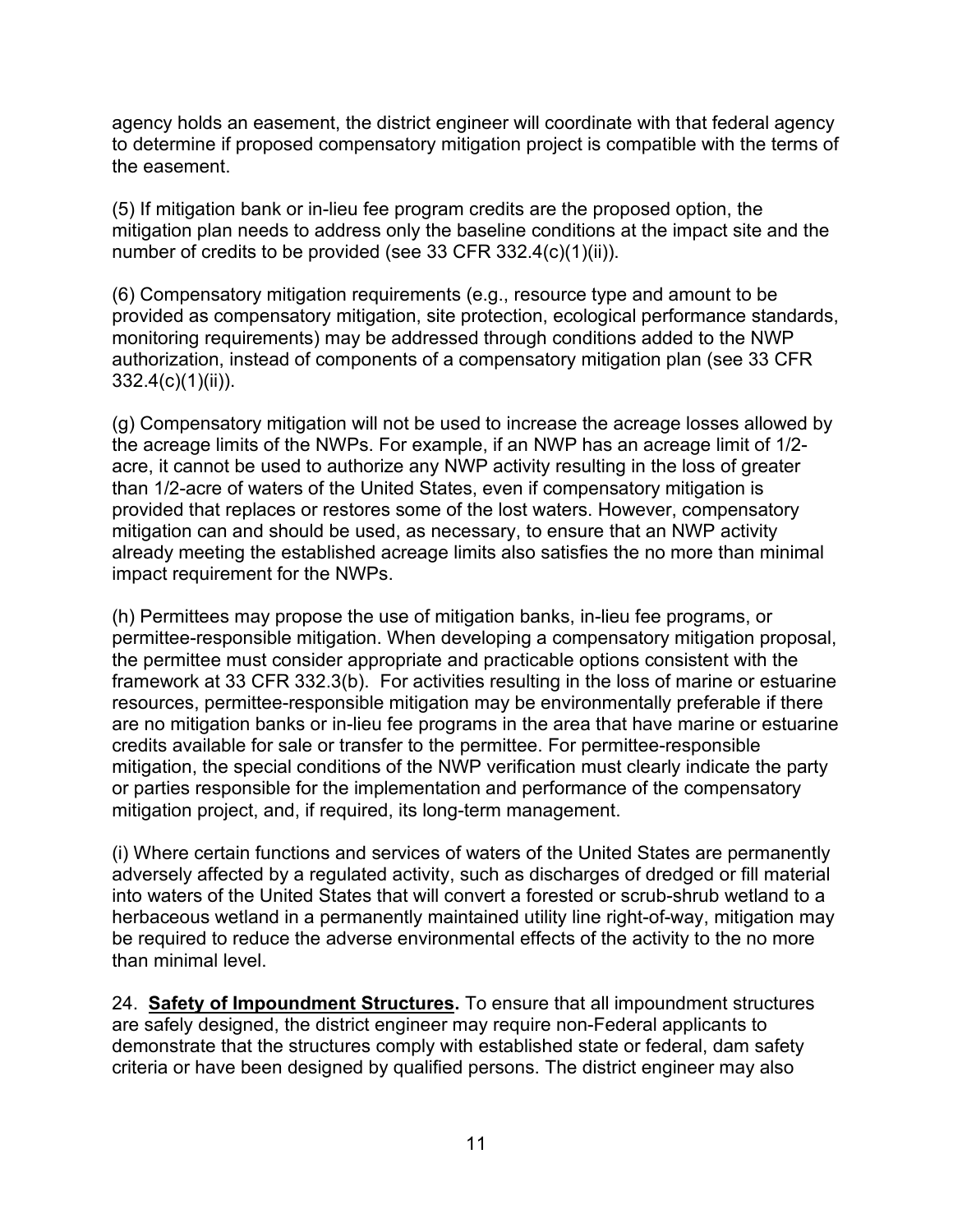require documentation that the design has been independently reviewed by similarly qualified persons, and appropriate modifications made to ensure safety.

25. **Water Quality.** (a) Where the certifying authority (state, authorized tribe, or EPA, as appropriate) has not previously certified compliance of an NWP with CWA section 401, a CWA section 401 water quality certification for the proposed discharge must be obtained or waived (see 33 CFR 330.4(c)). If the permittee cannot comply with all of the conditions of a water quality certification previously issued by certifying authority for the issuance of the NWP, then the permittee must obtain a water quality certification or waiver for the proposed discharge in order for the activity to be authorized by an NWP.

(b) If the NWP activity requires pre-construction notification and the certifying authority has not previously certified compliance of an NWP with CWA section 401, the proposed discharge is not authorized by an NWP until water quality certification is obtained or waived. If the certifying authority issues a water quality certification for the proposed discharge, the permittee must submit a copy of the certification to the district engineer. The discharge is not authorized by an NWP until the district engineer has notified the permittee that the water quality certification requirement has been satisfied by the issuance of a water quality certification or a waiver.

(c) The district engineer or certifying authority may require additional water quality management measures to ensure that the authorized activity does not result in more than minimal degradation of water quality.

26. **Coastal Zone Management.** In coastal states where an NWP has not previously received a state coastal zone management consistency concurrence, an individual state coastal zone management consistency concurrence must be obtained, or a presumption of concurrence must occur (see 33 CFR 330.4(d)). If the permittee cannot comply with all of the conditions of a coastal zone management consistency concurrence previously issued by the state, then the permittee must obtain an individual coastal zone management consistency concurrence or presumption of concurrence in order for the activity to be authorized by an NWP. The district engineer or a state may require additional measures to ensure that the authorized activity is consistent with state coastal zone management requirements.

27. **Regional and Case-By-Case Conditions.** The activity must comply with any regional conditions that may have been added by the Division Engineer (see 33 CFR 330.4(e)) and with any case specific conditions added by the Corps or by the state, Indian Tribe, or U.S. EPA in its CWA section 401 Water Quality Certification, or by the state in its Coastal Zone Management Act consistency determination.

28. **Use of Multiple Nationwide Permits.** The use of more than one NWP for a single and complete project is authorized, subject to the following restrictions:

(a) If only one of the NWPs used to authorize the single and complete project has a specified acreage limit, the acreage loss of waters of the United States cannot exceed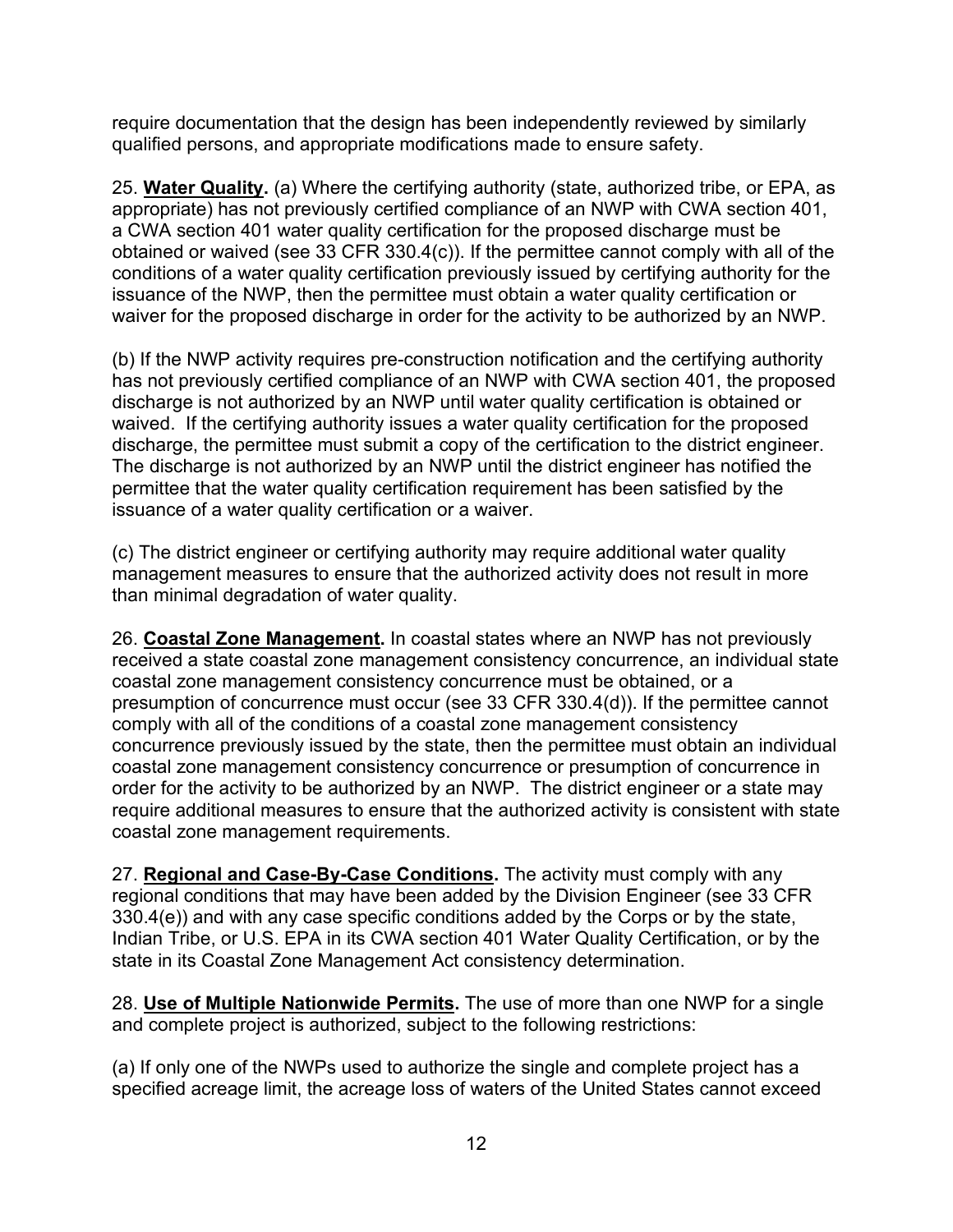the acreage limit of the NWP with the highest specified acreage limit. For example, if a road crossing over tidal waters is constructed under NWP 14, with associated bank stabilization authorized by NWP 13, the maximum acreage loss of waters of the United States for the total project cannot exceed 1⁄3-acre.

(b) If one or more of the NWPs used to authorize the single and complete project has specified acreage limits, the acreage loss of waters of the United States authorized by those NWPs cannot exceed their respective specified acreage limits. For example, if a commercial development is constructed under NWP 39, and the single and complete project includes the filling of an upland ditch authorized by NWP 46, the maximum acreage loss of waters of the United States for the commercial development under NWP 39 cannot exceed 1/2-acre, and the total acreage loss of waters of United States due to the NWP 39 and 46 activities cannot exceed 1 acre.

29. **Transfer of Nationwide Permit Verifications.** If the permittee sells the property associated with a nationwide permit verification, the permittee may transfer the nationwide permit verification to the new owner by submitting a letter to the appropriate Corps district office to validate the transfer. A copy of the nationwide permit verification must be attached to the letter, and the letter must contain the following statement and signature:

"When the structures or work authorized by this nationwide permit are still in existence at the time the property is transferred, the terms and conditions of this nationwide permit, including any special conditions, will continue to be binding on the new owner(s) of the property. To validate the transfer of this nationwide permit and the associated liabilities associated with compliance with its terms and conditions, have the transferee sign and date below."

\_\_\_\_\_\_\_\_\_\_\_\_\_\_\_\_\_\_\_\_\_\_\_\_\_\_\_\_\_\_\_\_\_\_\_\_\_\_\_\_\_\_\_\_\_ (Transferee)

\_\_\_\_\_\_\_\_\_\_\_\_\_\_\_\_\_\_\_\_\_\_\_\_\_\_\_\_\_\_\_\_\_\_\_\_\_\_\_\_\_\_\_\_\_ (Date)

30. **Compliance Certification.** Each permittee who receives an NWP verification letter from the Corps must provide a signed certification documenting completion of the authorized activity and implementation of any required compensatory mitigation. The success of any required permittee-responsible mitigation, including the achievement of ecological performance standards, will be addressed separately by the district engineer. The Corps will provide the permittee the certification document with the NWP verification letter. The certification document will include: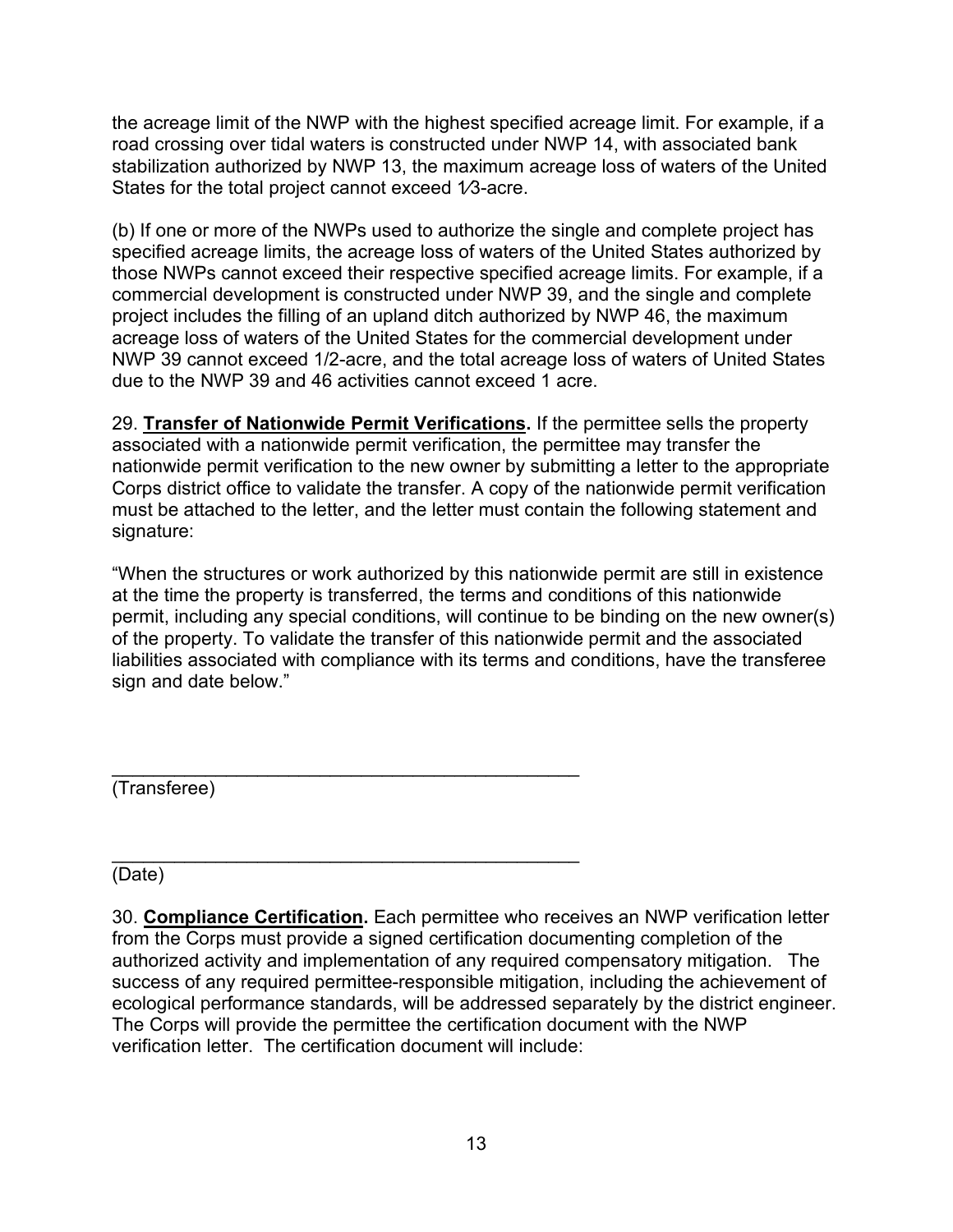(a) A statement that the authorized activity was done in accordance with the NWP authorization, including any general, regional, or activity-specific conditions;

(b) A statement that the implementation of any required compensatory mitigation was completed in accordance with the permit conditions. If credits from a mitigation bank or in-lieu fee program are used to satisfy the compensatory mitigation requirements, the certification must include the documentation required by 33 CFR 332.3(l)(3) to confirm that the permittee secured the appropriate number and resource type of credits; and

(c) The signature of the permittee certifying the completion of the activity and mitigation.

The completed certification document must be submitted to the district engineer within 30 days of completion of the authorized activity or the implementation of any required compensatory mitigation, whichever occurs later.

31. **Activities Affecting Structures or Works Built by the United States.** If an NWP activity also requires review by, or permission from, the Corps pursuant to 33 U.S.C. 408 because it will alter or temporarily or permanently occupy or use a U.S. Army Corps of Engineers (USACE) federally authorized Civil Works project (a "USACE project"), the prospective permittee must submit a pre-construction notification. See paragraph (b)(10) of general condition 32. An activity that requires section 408 permission and/or review is not authorized by an NWP until the appropriate Corps office issues the section 408 permission or completes its review to alter, occupy, or use the USACE project, and the district engineer issues a written NWP verification.

32. **Pre-Construction Notification.** (a) *Timing*. Where required by the terms of the NWP, the prospective permittee must notify the district engineer by submitting a preconstruction notification (PCN) as early as possible. The district engineer must determine if the PCN is complete within 30 calendar days of the date of receipt and, if the PCN is determined to be incomplete, notify the prospective permittee within that 30 day period to request the additional information necessary to make the PCN complete. The request must specify the information needed to make the PCN complete. As a general rule, district engineers will request additional information necessary to make the PCN complete only once. However, if the prospective permittee does not provide all of the requested information, then the district engineer will notify the prospective permittee that the PCN is still incomplete and the PCN review process will not commence until all of the requested information has been received by the district engineer. The prospective permittee shall not begin the activity until either:

(1) He or she is notified in writing by the district engineer that the activity may proceed under the NWP with any special conditions imposed by the district or division engineer; or

(2) 45 calendar days have passed from the district engineer's receipt of the complete PCN and the prospective permittee has not received written notice from the district or division engineer. However, if the permittee was required to notify the Corps pursuant to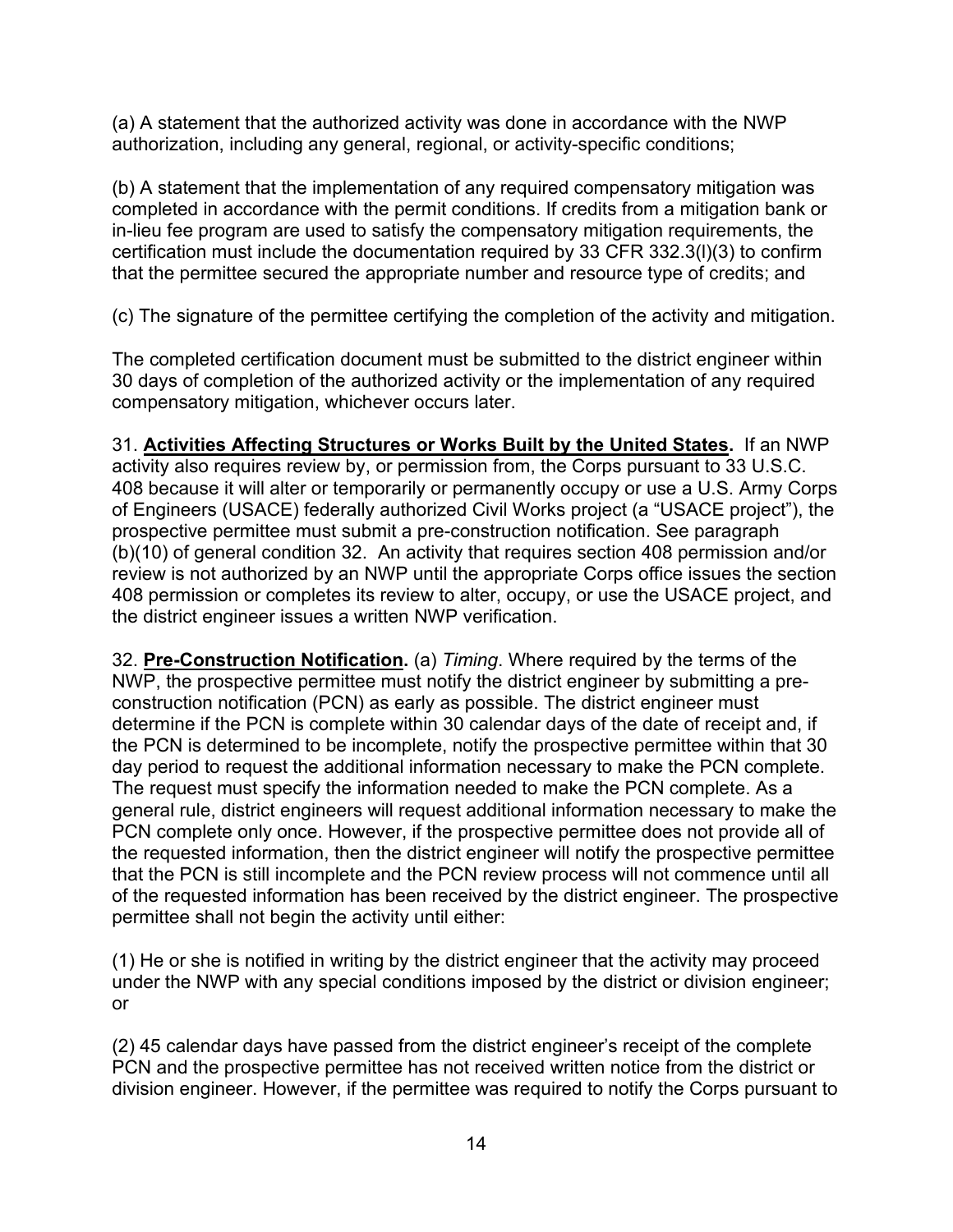general condition 18 that listed species or critical habitat might be affected or are in the vicinity of the activity, or to notify the Corps pursuant to general condition 20 that the activity might have the potential to cause effects to historic properties, the permittee cannot begin the activity until receiving written notification from the Corps that there is "no effect" on listed species or "no potential to cause effects" on historic properties, or that any consultation required under Section 7 of the Endangered Species Act (see 33 CFR 330.4(f)) and/or section 106 of the National Historic Preservation Act (see 33 CFR 330.4(g)) has been completed. If the proposed activity requires a written waiver to exceed specified limits of an NWP, the permittee may not begin the activity until the district engineer issues the waiver. If the district or division engineer notifies the permittee in writing that an individual permit is required within 45 calendar days of receipt of a complete PCN, the permittee cannot begin the activity until an individual permit has been obtained. Subsequently, the permittee's right to proceed under the NWP may be modified, suspended, or revoked only in accordance with the procedure set forth in 33 CFR 330.5(d)(2).

(b) *Contents of Pre-Construction Notification*: The PCN must be in writing and include the following information:

(1) Name, address and telephone numbers of the prospective permittee;

(2) Location of the proposed activity;

(3) Identify the specific NWP or NWP(s) the prospective permittee wants to use to authorize the proposed activity;

(4) (i) A description of the proposed activity; the activity's purpose; direct and indirect adverse environmental effects the activity would cause, including the anticipated amount of loss of wetlands, other special aquatic sites, and other waters expected to result from the NWP activity, in acres, linear feet, or other appropriate unit of measure; a description of any proposed mitigation measures intended to reduce the adverse environmental effects caused by the proposed activity; and any other NWP(s), regional general permit(s), or individual permit(s) used or intended to be used to authorize any part of the proposed project or any related activity, including other separate and distant crossings for linear projects that require Department of the Army authorization but do not require pre-construction notification. The description of the proposed activity and any proposed mitigation measures should be sufficiently detailed to allow the district engineer to determine that the adverse environmental effects of the activity will be no more than minimal and to determine the need for compensatory mitigation or other mitigation measures.

(ii) For linear projects where one or more single and complete crossings require preconstruction notification, the PCN must include the quantity of anticipated losses of wetlands, other special aquatic sites, and other waters for each single and complete crossing of those wetlands, other special aquatic sites, and other waters (including those single and complete crossings authorized by an NWP but do not require PCNs).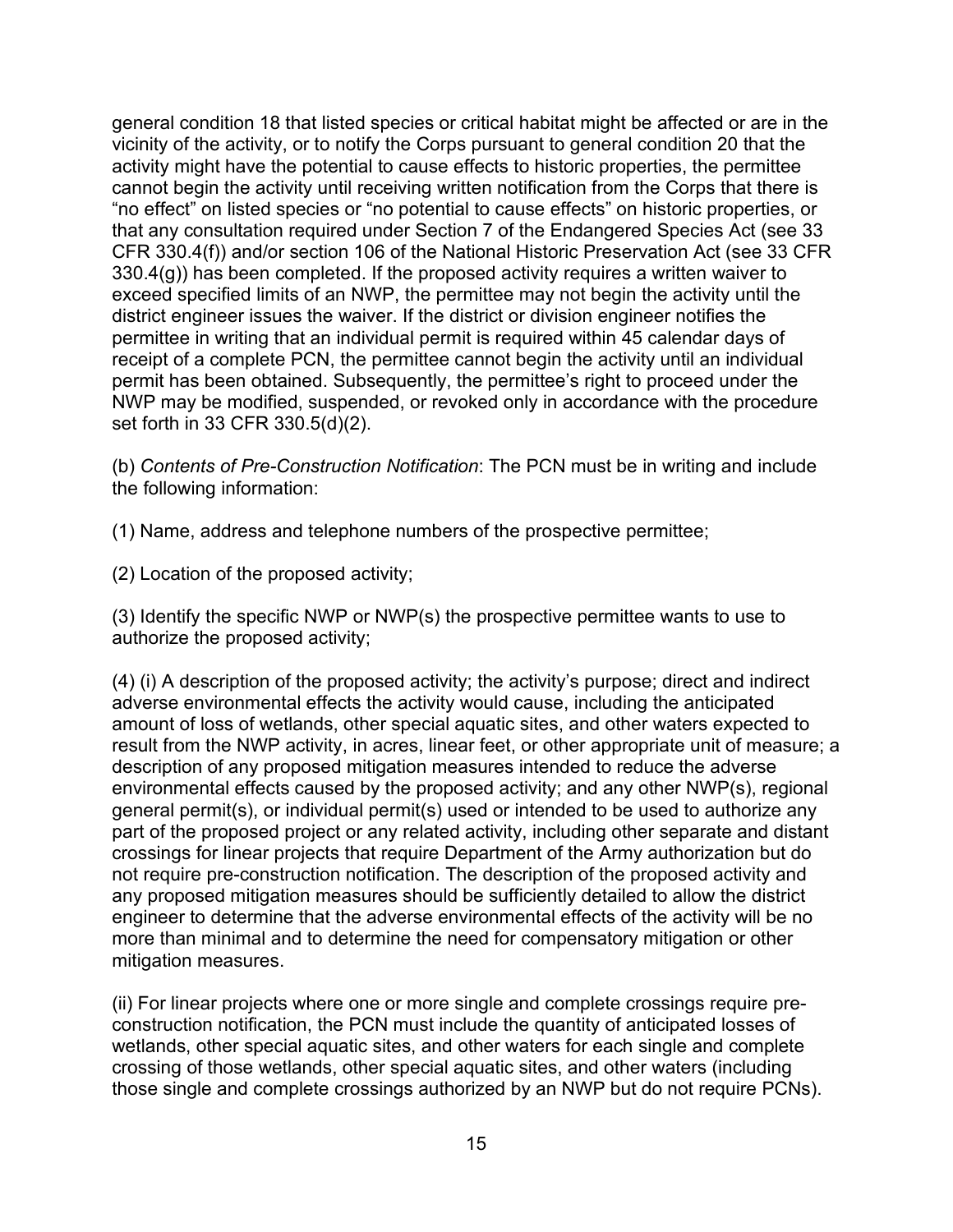This information will be used by the district engineer to evaluate the cumulative adverse environmental effects of the proposed linear project, and does not change those non-PCN NWP activities into NWP PCNs.

(iii) Sketches should be provided when necessary to show that the activity complies with the terms of the NWP. (Sketches usually clarify the activity and when provided results in a quicker decision. Sketches should contain sufficient detail to provide an illustrative description of the proposed activity (e.g., a conceptual plan), but do not need to be detailed engineering plans);

(5) The PCN must include a delineation of wetlands, other special aquatic sites, and other waters, such as lakes and ponds, and perennial and intermittent streams, on the project site. Wetland delineations must be prepared in accordance with the current method required by the Corps. The permittee may ask the Corps to delineate the special aquatic sites and other waters on the project site, but there may be a delay if the Corps does the delineation, especially if the project site is large or contains many wetlands, other special aquatic sites, and other waters. Furthermore, the 45-day period will not start until the delineation has been submitted to or completed by the Corps, as appropriate;

(6) If the proposed activity will result in the loss of greater than 1/10-acre of wetlands or 3/100-acre of stream bed and a PCN is required, the prospective permittee must submit a statement describing how the mitigation requirement will be satisfied, or explaining why the adverse environmental effects are no more than minimal and why compensatory mitigation should not be required. As an alternative, the prospective permittee may submit a conceptual or detailed mitigation plan.

(7) For non-federal permittees, if any listed species (or species proposed for listing) or designated critical habitat (or critical habitat proposed for such designation) might be affected or is in the vicinity of the activity, or if the activity is located in designated critical habitat (or critical habitat proposed for such designation), the PCN must include the name(s) of those endangered or threatened species (or species proposed for listing) that might be affected by the proposed activity or utilize the designated critical habitat (or critical habitat proposed for such designation) that might be affected by the proposed activity. For NWP activities that require pre-construction notification, Federal permittees must provide documentation demonstrating compliance with the Endangered Species Act;

(8) For non-federal permittees, if the NWP activity might have the potential to cause effects to a historic property listed on, determined to be eligible for listing on, or potentially eligible for listing on, the National Register of Historic Places, the PCN must state which historic property might have the potential to be affected by the proposed activity or include a vicinity map indicating the location of the historic property. For NWP activities that require pre-construction notification, Federal permittees must provide documentation demonstrating compliance with section 106 of the National Historic Preservation Act;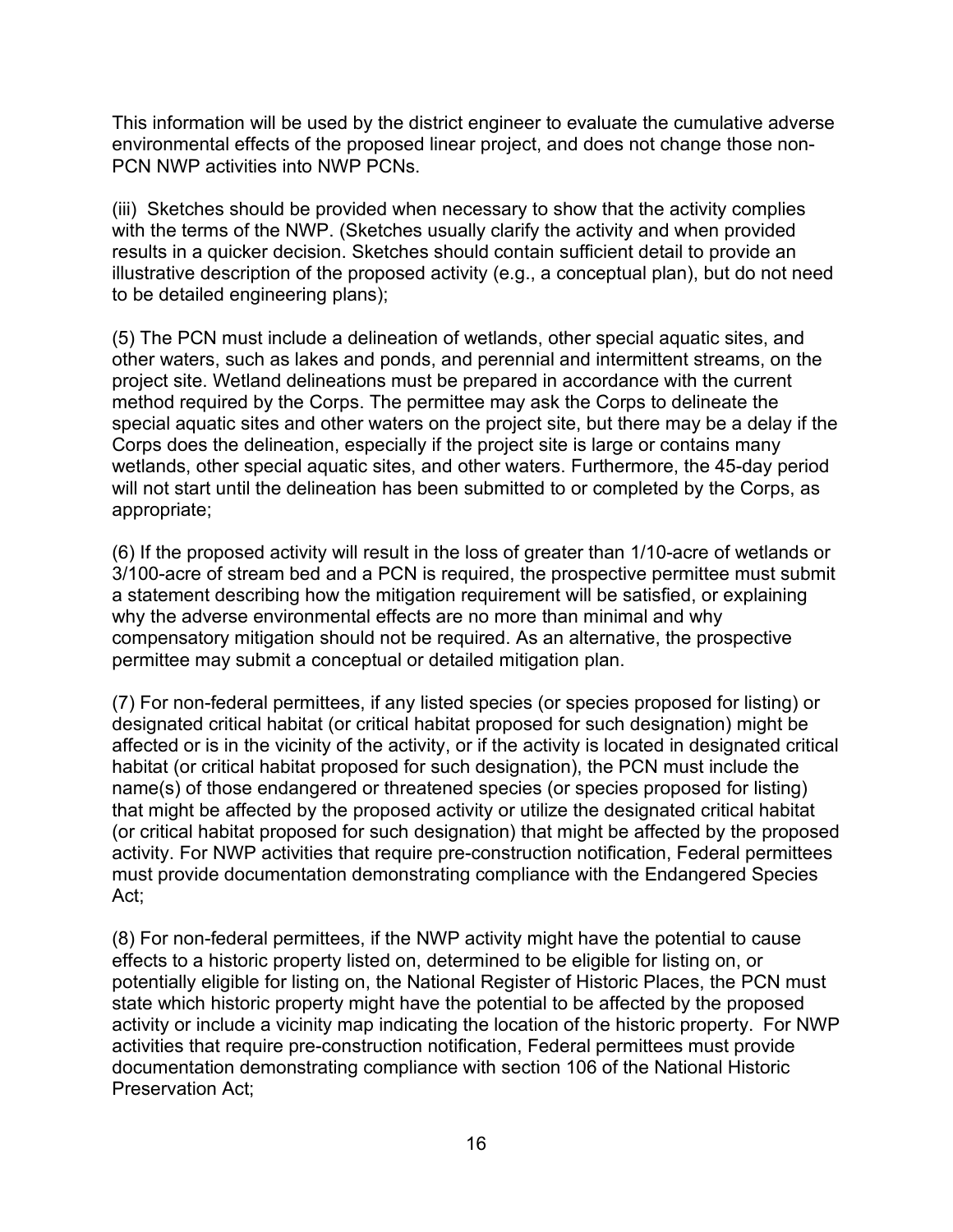(9) For an activity that will occur in a component of the National Wild and Scenic River System, or in a river officially designated by Congress as a "study river" for possible inclusion in the system while the river is in an official study status, the PCN must identify the Wild and Scenic River or the "study river" (see general condition 16); and

(10) For an NWP activity that requires permission from, or review by, the Corps pursuant to 33 U.S.C. 408 because it will alter or temporarily or permanently occupy or use a U.S. Army Corps of Engineers federally authorized civil works project, the preconstruction notification must include a statement confirming that the project proponent has submitted a written request for section 408 permission from, or review by, the Corps office having jurisdiction over that USACE project.

(c) *Form of Pre-Construction Notification*: The nationwide permit pre-construction notification form (Form ENG 6082) should be used for NWP PCNs. A letter containing the required information may also be used. Applicants may provide electronic files of PCNs and supporting materials if the district engineer has established tools and procedures for electronic submittals.

(d) *Agency Coordination*: (1) The district engineer will consider any comments from Federal and state agencies concerning the proposed activity's compliance with the terms and conditions of the NWPs and the need for mitigation to reduce the activity's adverse environmental effects so that they are no more than minimal.

(2) Agency coordination is required for: (i) all NWP activities that require preconstruction notification and result in the loss of greater than 1/2-acre of waters of the United States; (ii) NWP 13 activities in excess of 500 linear feet, fills greater than one cubic yard per running foot, or involve discharges of dredged or fill material into special aquatic sites; and (iii) NWP 54 activities in excess of 500 linear feet, or that extend into the waterbody more than 30 feet from the mean low water line in tidal waters or the ordinary high water mark in the Great Lakes.

(3) When agency coordination is required, the district engineer will immediately provide (e.g., via e-mail, facsimile transmission, overnight mail, or other expeditious manner) a copy of the complete PCN to the appropriate Federal or state offices (FWS, state natural resource or water quality agency, EPA, and, if appropriate, the NMFS). With the exception of NWP 37, these agencies will have 10 calendar days from the date the material is transmitted to notify the district engineer via telephone, facsimile transmission, or e-mail that they intend to provide substantive, site-specific comments. The comments must explain why the agency believes the adverse environmental effects will be more than minimal. If so contacted by an agency, the district engineer will wait an additional 15 calendar days before making a decision on the pre-construction notification. The district engineer will fully consider agency comments received within the specified time frame concerning the proposed activity's compliance with the terms and conditions of the NWPs, including the need for mitigation to ensure that the net adverse environmental effects of the proposed activity are no more than minimal. The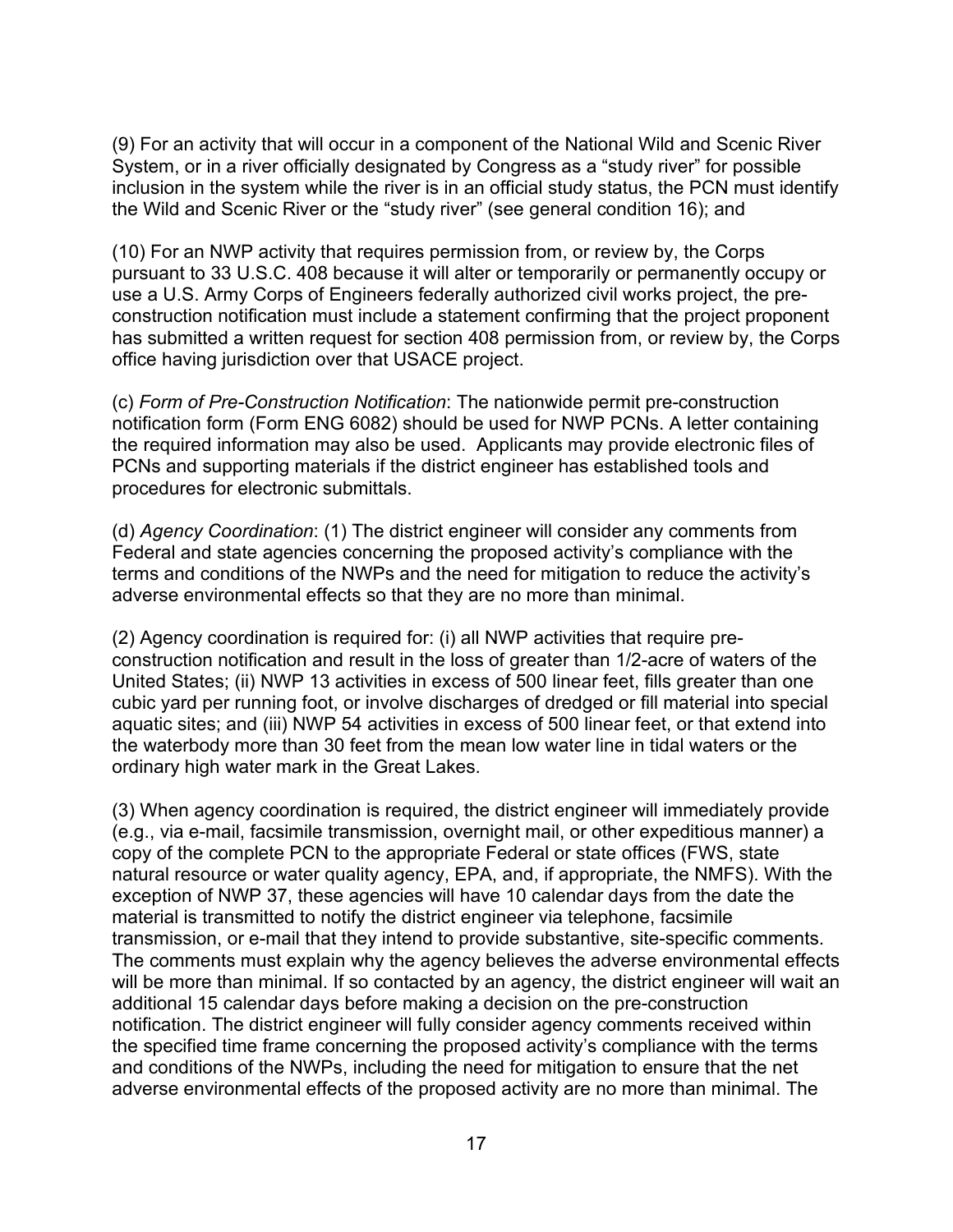district engineer will provide no response to the resource agency, except as provided below. The district engineer will indicate in the administrative record associated with each pre-construction notification that the resource agencies' concerns were considered. For NWP 37, the emergency watershed protection and rehabilitation activity may proceed immediately in cases where there is an unacceptable hazard to life or a significant loss of property or economic hardship will occur. The district engineer will consider any comments received to decide whether the NWP 37 authorization should be modified, suspended, or revoked in accordance with the procedures at 33 CFR 330.5.

(4) In cases of where the prospective permittee is not a Federal agency, the district engineer will provide a response to NMFS within 30 calendar days of receipt of any Essential Fish Habitat conservation recommendations, as required by section 305(b)(4)(B) of the Magnuson-Stevens Fishery Conservation and Management Act.

(5) Applicants are encouraged to provide the Corps with either electronic files or multiple copies of pre-construction notifications to expedite agency coordination.

# **2021 District Engineer's Decision**

1. In reviewing the PCN for the proposed activity, the district engineer will determine whether the activity authorized by the NWP will result in more than minimal individual or cumulative adverse environmental effects or may be contrary to the public interest. If a project proponent requests authorization by a specific NWP, the district engineer should issue the NWP verification for that activity if it meets the terms and conditions of that NWP, unless he or she determines, after considering mitigation, that the proposed activity will result in more than minimal individual and cumulative adverse effects on the aquatic environment and other aspects of the public interest and exercises discretionary authority to require an individual permit for the proposed activity. For a linear project, this determination will include an evaluation of the single and complete crossings of waters of the United States that require PCNs to determine whether they individually satisfy the terms and conditions of the NWP(s), as well as the cumulative effects caused by all of the crossings of waters of the United States authorized by an NWP. If an applicant requests a waiver of an applicable limit, as provided for in NWPs 13, 36, or 54, the district engineer will only grant the waiver upon a written determination that the NWP activity will result in only minimal individual and cumulative adverse environmental effects.

2. When making minimal adverse environmental effects determinations the district engineer will consider the direct and indirect effects caused by the NWP activity. He or she will also consider the cumulative adverse environmental effects caused by activities authorized by an NWP and whether those cumulative adverse environmental effects are no more than minimal. The district engineer will also consider site specific factors, such as the environmental setting in the vicinity of the NWP activity, the type of resource that will be affected by the NWP activity, the functions provided by the aquatic resources that will be affected by the NWP activity, the degree or magnitude to which the aquatic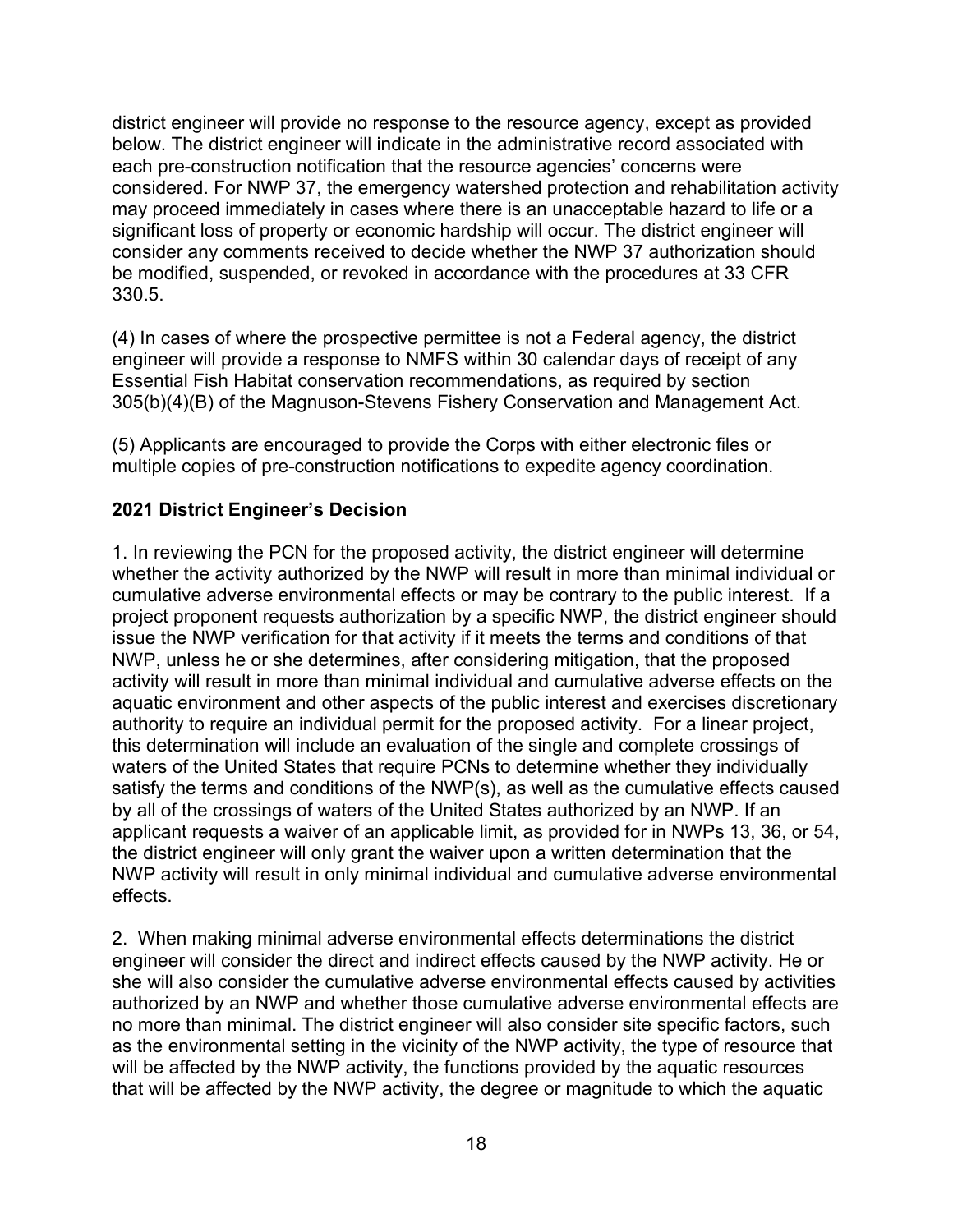resources perform those functions, the extent that aquatic resource functions will be lost as a result of the NWP activity (e.g., partial or complete loss), the duration of the adverse effects (temporary or permanent), the importance of the aquatic resource functions to the region (e.g., watershed or ecoregion), and mitigation required by the district engineer. If an appropriate functional or condition assessment method is available and practicable to use, that assessment method may be used by the district engineer to assist in the minimal adverse environmental effects determination. The district engineer may add case-specific special conditions to the NWP authorization to address site-specific environmental concerns.

3. If the proposed activity requires a PCN and will result in a loss of greater than 1/10 acre of wetlands or 3/100-acre of stream bed, the prospective permittee should submit a mitigation proposal with the PCN. Applicants may also propose compensatory mitigation for NWP activities with smaller impacts, or for impacts to other types of waters. The district engineer will consider any proposed compensatory mitigation or other mitigation measures the applicant has included in the proposal in determining whether the net adverse environmental effects of the proposed activity are no more than minimal. The compensatory mitigation proposal may be either conceptual or detailed. If the district engineer determines that the activity complies with the terms and conditions of the NWP and that the adverse environmental effects are no more than minimal, after considering mitigation, the district engineer will notify the permittee and include any activity-specific conditions in the NWP verification the district engineer deems necessary. Conditions for compensatory mitigation requirements must comply with the appropriate provisions at 33 CFR 332.3(k). The district engineer must approve the final mitigation plan before the permittee commences work in waters of the United States, unless the district engineer determines that prior approval of the final mitigation plan is not practicable or not necessary to ensure timely completion of the required compensatory mitigation. If the prospective permittee elects to submit a compensatory mitigation plan with the PCN, the district engineer will expeditiously review the proposed compensatory mitigation plan. The district engineer must review the proposed compensatory mitigation plan within 45 calendar days of receiving a complete PCN and determine whether the proposed mitigation would ensure that the NWP activity results in no more than minimal adverse environmental effects. If the net adverse environmental effects of the NWP activity (after consideration of the mitigation proposal) are determined by the district engineer to be no more than minimal, the district engineer will provide a timely written response to the applicant. The response will state that the NWP activity can proceed under the terms and conditions of the NWP, including any activity-specific conditions added to the NWP authorization by the district engineer.

4. If the district engineer determines that the adverse environmental effects of the proposed activity are more than minimal, then the district engineer will notify the applicant either: (a) that the activity does not qualify for authorization under the NWP and instruct the applicant on the procedures to seek authorization under an individual permit; (b) that the activity is authorized under the NWP subject to the applicant's submission of a mitigation plan that would reduce the adverse environmental effects so that they are no more than minimal; or (c) that the activity is authorized under the NWP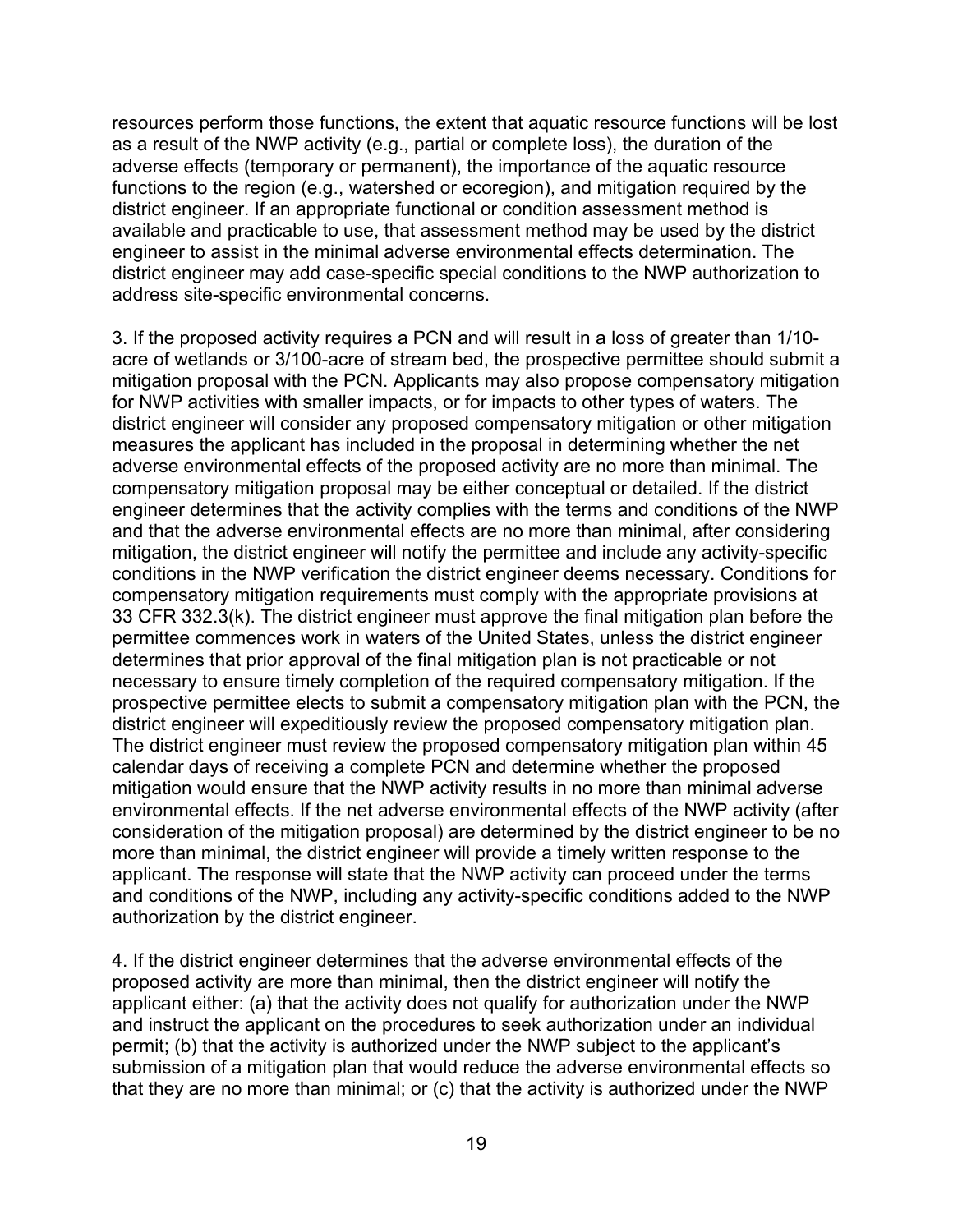with specific modifications or conditions. Where the district engineer determines that mitigation is required to ensure no more than minimal adverse environmental effects, the activity will be authorized within the 45-day PCN period (unless additional time is required to comply with general conditions 18, 20, and/or 31), with activity-specific conditions that state the mitigation requirements. The authorization will include the necessary conceptual or detailed mitigation plan or a requirement that the applicant submit a mitigation plan that would reduce the adverse environmental effects so that they are no more than minimal. When compensatory mitigation is required, no work in waters of the United States may occur until the district engineer has approved a specific mitigation plan or has determined that prior approval of a final mitigation plan is not practicable or not necessary to ensure timely completion of the required compensatory mitigation.

## **2021 Further Information**

1. District engineers have authority to determine if an activity complies with the terms and conditions of an NWP.

2. NWPs do not obviate the need to obtain other federal, state, or local permits, approvals, or authorizations required by law.

3. NWPs do not grant any property rights or exclusive privileges.

4. NWPs do not authorize any injury to the property or rights of others.

5. NWPs do not authorize interference with any existing or proposed Federal project (see general condition 31).

### **2021 Nationwide Permit Definitions**

**Best management practices (BMPs):** Policies, practices, procedures, or structures implemented to mitigate the adverse environmental effects on surface water quality resulting from development. BMPs are categorized as structural or non-structural.

**Compensatory mitigation:** The restoration (re-establishment or rehabilitation), establishment (creation), enhancement, and/or in certain circumstances preservation of aquatic resources for the purposes of offsetting unavoidable adverse impacts which remain after all appropriate and practicable avoidance and minimization has been achieved.

**Currently serviceable:** Useable as is or with some maintenance, but not so degraded as to essentially require reconstruction.

**Direct effects:** Effects that are caused by the activity and occur at the same time and place.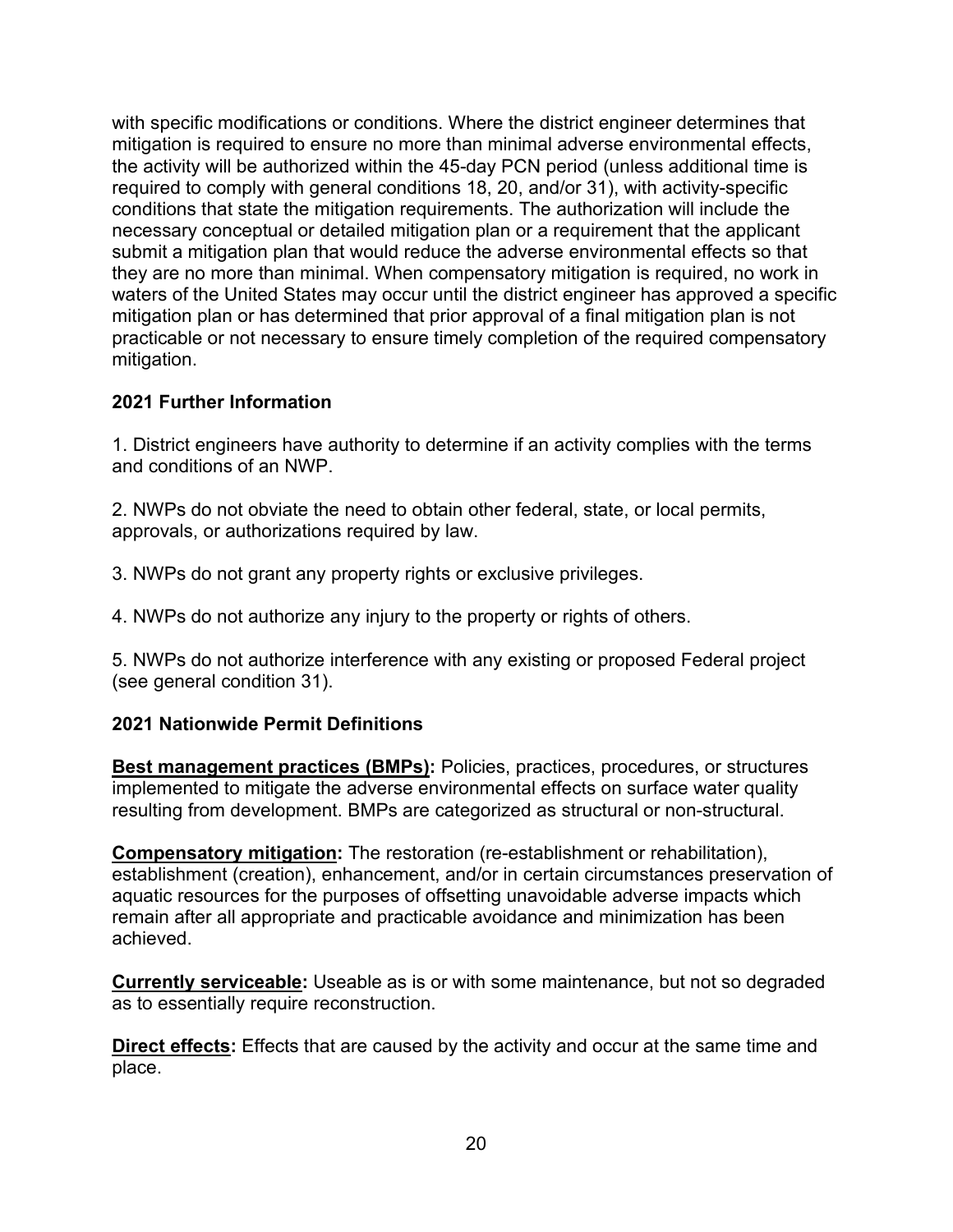**Discharge:** The term "discharge" means any discharge of dredged or fill material into waters of the United States.

**Ecological reference:** A model used to plan and design an aquatic habitat and riparian area restoration, enhancement, or establishment activity under NWP 27. An ecological reference may be based on the structure, functions, and dynamics of an aquatic habitat type or a riparian area type that currently exists in the region where the proposed NWP 27 activity is located. Alternatively, an ecological reference may be based on a conceptual model for the aquatic habitat type or riparian area type to be restored, enhanced, or established as a result of the proposed NWP 27 activity. An ecological reference takes into account the range of variation of the aquatic habitat type or riparian area type in the region.

**Enhancement:** The manipulation of the physical, chemical, or biological characteristics of an aquatic resource to heighten, intensify, or improve a specific aquatic resource function(s). Enhancement results in the gain of selected aquatic resource function(s), but may also lead to a decline in other aquatic resource function(s). Enhancement does not result in a gain in aquatic resource area.

**Establishment (creation):** The manipulation of the physical, chemical, or biological characteristics present to develop an aquatic resource that did not previously exist at an upland site. Establishment results in a gain in aquatic resource area.

**High Tide Line:** The line of intersection of the land with the water's surface at the maximum height reached by a rising tide. The high tide line may be determined, in the absence of actual data, by a line of oil or scum along shore objects, a more or less continuous deposit of fine shell or debris on the foreshore or berm, other physical markings or characteristics, vegetation lines, tidal gages, or other suitable means that delineate the general height reached by a rising tide. The line encompasses spring high tides and other high tides that occur with periodic frequency but does not include storm surges in which there is a departure from the normal or predicted reach of the tide due to the piling up of water against a coast by strong winds such as those accompanying a hurricane or other intense storm.

**Historic Property:** Any prehistoric or historic district, site (including archaeological site), building, structure, or other object included in, or eligible for inclusion in, the National Register of Historic Places maintained by the Secretary of the Interior. This term includes artifacts, records, and remains that are related to and located within such properties. The term includes properties of traditional religious and cultural importance to an Indian tribe or Native Hawaiian organization and that meet the National Register criteria (36 CFR part 60).

**Independent utility:** A test to determine what constitutes a single and complete nonlinear project in the Corps Regulatory Program. A project is considered to have independent utility if it would be constructed absent the construction of other projects in the project area. Portions of a multi-phase project that depend upon other phases of the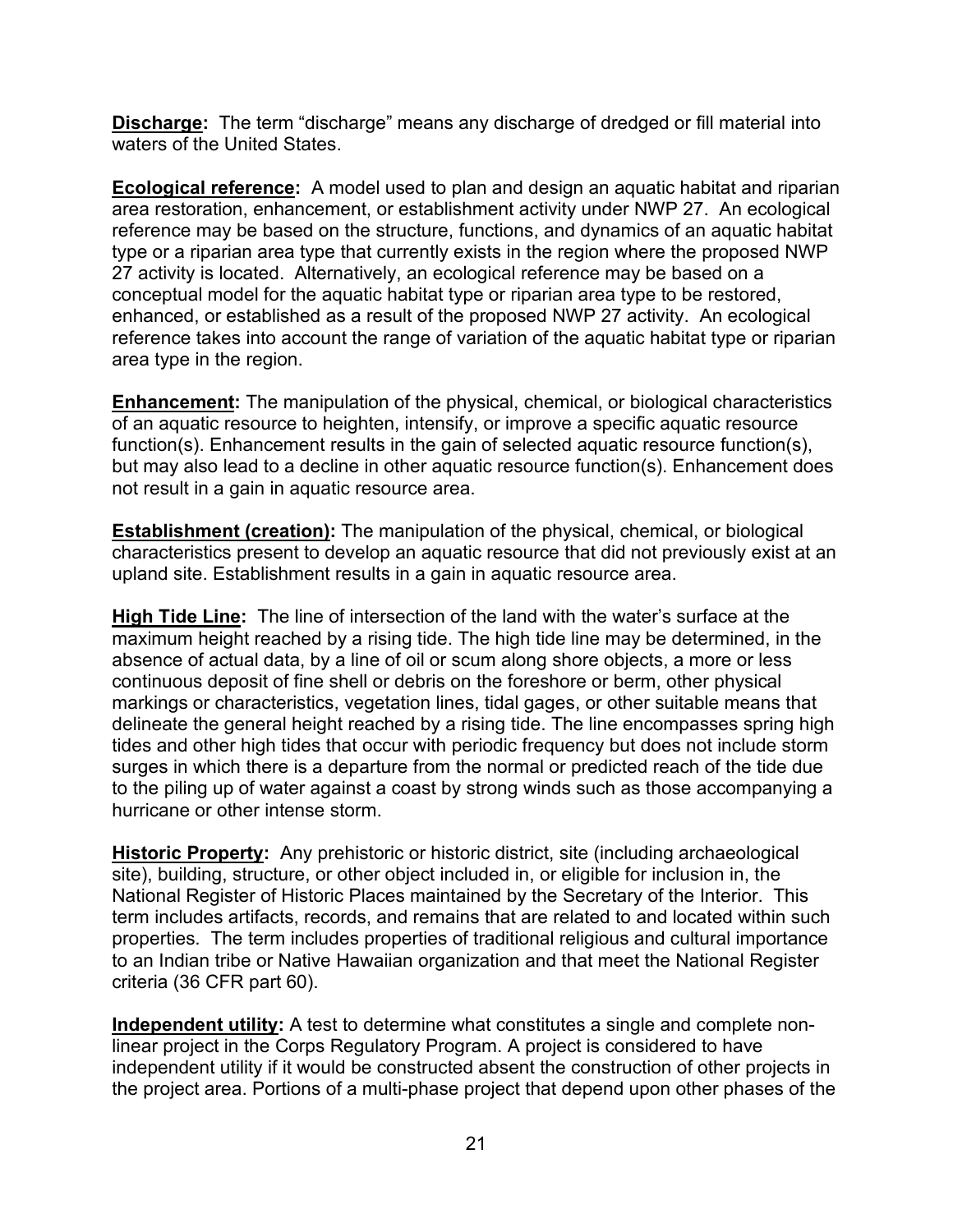project do not have independent utility. Phases of a project that would be constructed even if the other phases were not built can be considered as separate single and complete projects with independent utility.

**Indirect effects:** Effects that are caused by the activity and are later in time or farther removed in distance, but are still reasonably foreseeable.

**Loss of waters of the United States:** Waters of the United States that are permanently adversely affected by filling, flooding, excavation, or drainage because of the regulated activity. The loss of stream bed includes the acres of stream bed that are permanently adversely affected by filling or excavation because of the regulated activity. Permanent adverse effects include permanent discharges of dredged or fill material that change an aquatic area to dry land, increase the bottom elevation of a waterbody, or change the use of a waterbody. The acreage of loss of waters of the United States is a threshold measurement of the impact to jurisdictional waters or wetlands for determining whether a project may qualify for an NWP; it is not a net threshold that is calculated after considering compensatory mitigation that may be used to offset losses of aquatic functions and services. Waters of the United States temporarily filled, flooded, excavated, or drained, but restored to pre-construction contours and elevations after construction, are not included in the measurement of loss of waters of the United States. Impacts resulting from activities that do not require Department of the Army authorization, such as activities eligible for exemptions under section 404(f) of the Clean Water Act, are not considered when calculating the loss of waters of the United States.

**Navigable waters:** Waters subject to section 10 of the Rivers and Harbors Act of 1899. These waters are defined at 33 CFR part 329.

**Non-tidal wetland:** A non-tidal wetland is a wetland that is not subject to the ebb and flow of tidal waters. Non-tidal wetlands contiguous to tidal waters are located landward of the high tide line (i.e., spring high tide line).

**Open water:** For purposes of the NWPs, an open water is any area that in a year with normal patterns of precipitation has water flowing or standing above ground to the extent that an ordinary high water mark can be determined. Aquatic vegetation within the area of flowing or standing water is either non-emergent, sparse, or absent. Vegetated shallows are considered to be open waters. Examples of "open waters" include rivers, streams, lakes, and ponds.

**Ordinary High Water Mark:** The term ordinary high water mark means that line on the shore established by the fluctuations of water and indicated by physical characteristics such as a clear, natural line impressed on the bank, shelving, changes in the character of soil, destruction of terrestrial vegetation, the presence of litter and debris, or other appropriate means that consider the characteristics of the surrounding areas.

**Perennial stream:** A perennial stream has surface water flowing continuously yearround during a typical year.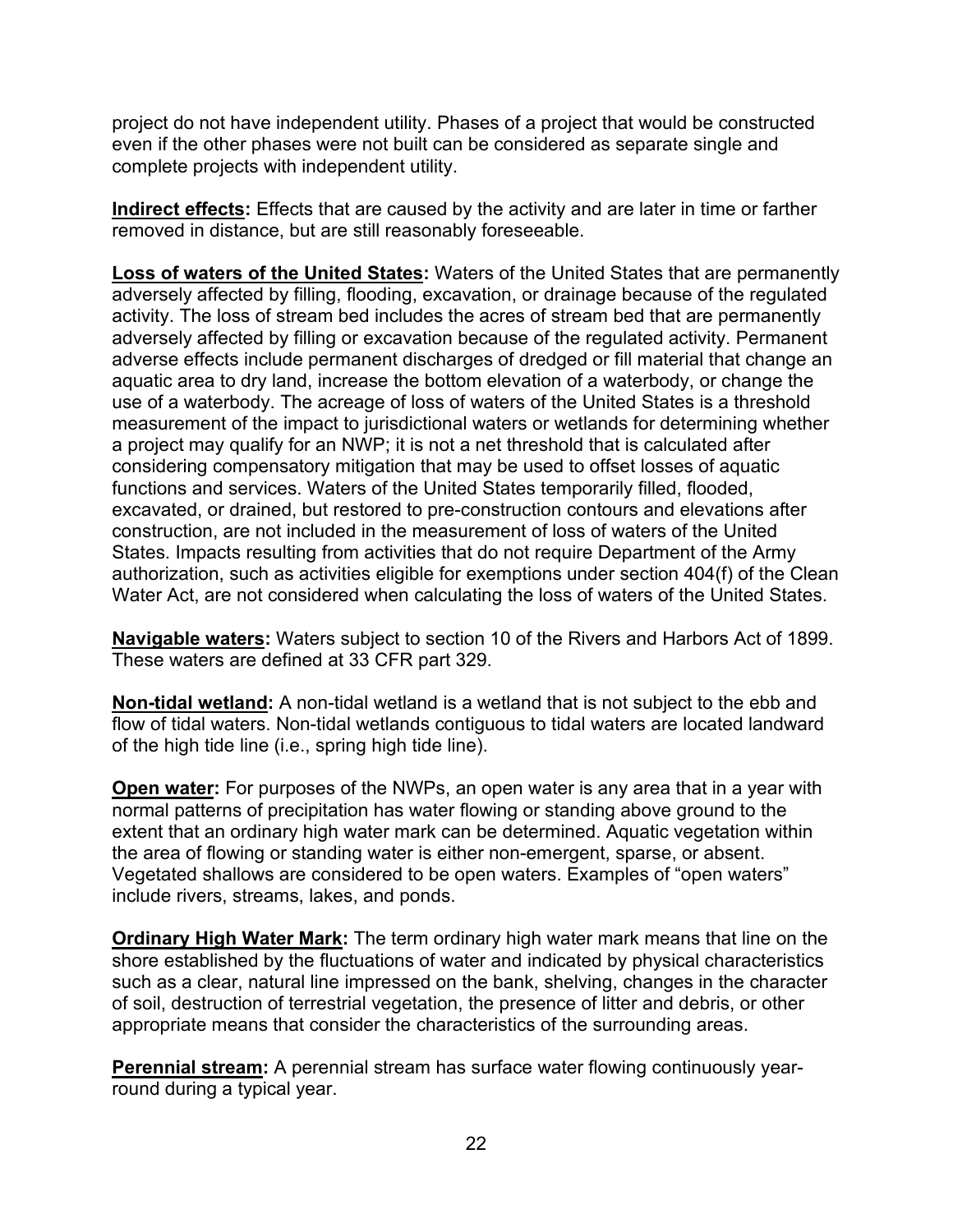**Practicable:** Available and capable of being done after taking into consideration cost, existing technology, and logistics in light of overall project purposes.

**Pre-construction notification:** A request submitted by the project proponent to the Corps for confirmation that a particular activity is authorized by nationwide permit. The request may be a permit application, letter, or similar document that includes information about the proposed work and its anticipated environmental effects. Preconstruction notification may be required by the terms and conditions of a nationwide permit, or by regional conditions. A pre-construction notification may be voluntarily submitted in cases where pre-construction notification is not required and the project proponent wants confirmation that the activity is authorized by nationwide permit.

**Preservation:** The removal of a threat to, or preventing the decline of, aquatic resources by an action in or near those aquatic resources. This term includes activities commonly associated with the protection and maintenance of aquatic resources through the implementation of appropriate legal and physical mechanisms. Preservation does not result in a gain of aquatic resource area or functions.

**Re-establishment:** The manipulation of the physical, chemical, or biological characteristics of a site with the goal of returning natural/historic functions to a former aquatic resource. Re-establishment results in rebuilding a former aquatic resource and results in a gain in aquatic resource area and functions.

**Rehabilitation:** The manipulation of the physical, chemical, or biological characteristics of a site with the goal of repairing natural/historic functions to a degraded aquatic resource. Rehabilitation results in a gain in aquatic resource function, but does not result in a gain in aquatic resource area.

**Restoration:** The manipulation of the physical, chemical, or biological characteristics of a site with the goal of returning natural/historic functions to a former or degraded aquatic resource. For the purpose of tracking net gains in aquatic resource area, restoration is divided into two categories: re-establishment and rehabilitation.

**Riffle and pool complex:** Riffle and pool complexes are special aquatic sites under the 404(b)(1) Guidelines. Riffle and pool complexes sometimes characterize steep gradient sections of streams. Such stream sections are recognizable by their hydraulic characteristics. The rapid movement of water over a course substrate in riffles results in a rough flow, a turbulent surface, and high dissolved oxygen levels in the water. Pools are deeper areas associated with riffles. A slower stream velocity, a streaming flow, a smooth surface, and a finer substrate characterize pools.

**Riparian areas:** Riparian areas are lands next to streams, lakes, and estuarine-marine shorelines. Riparian areas are transitional between terrestrial and aquatic ecosystems, through which surface and subsurface hydrology connects riverine, lacustrine, estuarine, and marine waters with their adjacent wetlands, non-wetland waters, or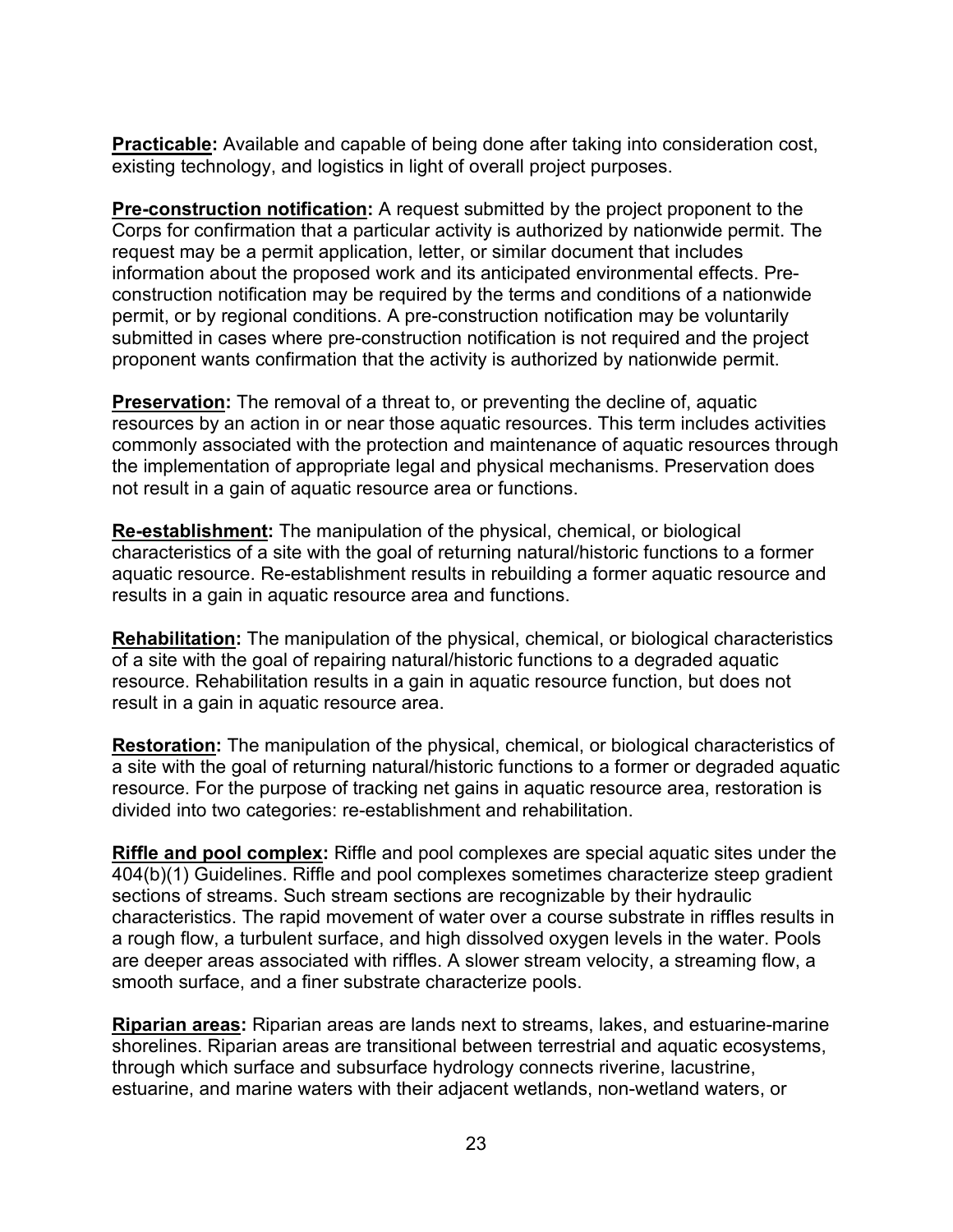uplands. Riparian areas provide a variety of ecological functions and services and help improve or maintain local water quality. (See general condition 23.)

**Shellfish seeding:** The placement of shellfish seed and/or suitable substrate to increase shellfish production. Shellfish seed consists of immature individual shellfish or individual shellfish attached to shells or shell fragments (i.e., spat on shell). Suitable substrate may consist of shellfish shells, shell fragments, or other appropriate materials placed into waters for shellfish habitat.

**Single and complete linear project:** A linear project is a project constructed for the purpose of getting people, goods, or services from a point of origin to a terminal point, which often involves multiple crossings of one or more waterbodies at separate and distant locations. The term "single and complete project" is defined as that portion of the total linear project proposed or accomplished by one owner/developer or partnership or other association of owners/developers that includes all crossings of a single water of the United States (i.e., a single waterbody) at a specific location. For linear projects crossing a single or multiple waterbodies several times at separate and distant locations, each crossing is considered a single and complete project for purposes of NWP authorization. However, individual channels in a braided stream or river, or individual arms of a large, irregularly shaped wetland or lake, etc., are not separate waterbodies, and crossings of such features cannot be considered separately.

**Single and complete non-linear project:** For non-linear projects, the term "single and complete project" is defined at 33 CFR 330.2(i) as the total project proposed or accomplished by one owner/developer or partnership or other association of owners/developers. A single and complete non-linear project must have independent utility (see definition of "independent utility"). Single and complete non-linear projects may not be "piecemealed" to avoid the limits in an NWP authorization.

**Stormwater management:** Stormwater management is the mechanism for controlling stormwater runoff for the purposes of reducing downstream erosion, water quality degradation, and flooding and mitigating the adverse effects of changes in land use on the aquatic environment.

**Stormwater management facilities:** Stormwater management facilities are those facilities, including but not limited to, stormwater retention and detention ponds and best management practices, which retain water for a period of time to control runoff and/or improve the quality (i.e., by reducing the concentration of nutrients, sediments, hazardous substances and other pollutants) of stormwater runoff.

**Stream bed:** The substrate of the stream channel between the ordinary high water marks. The substrate may be bedrock or inorganic particles that range in size from clay to boulders. Wetlands contiguous to the stream bed, but outside of the ordinary high water marks, are not considered part of the stream bed.